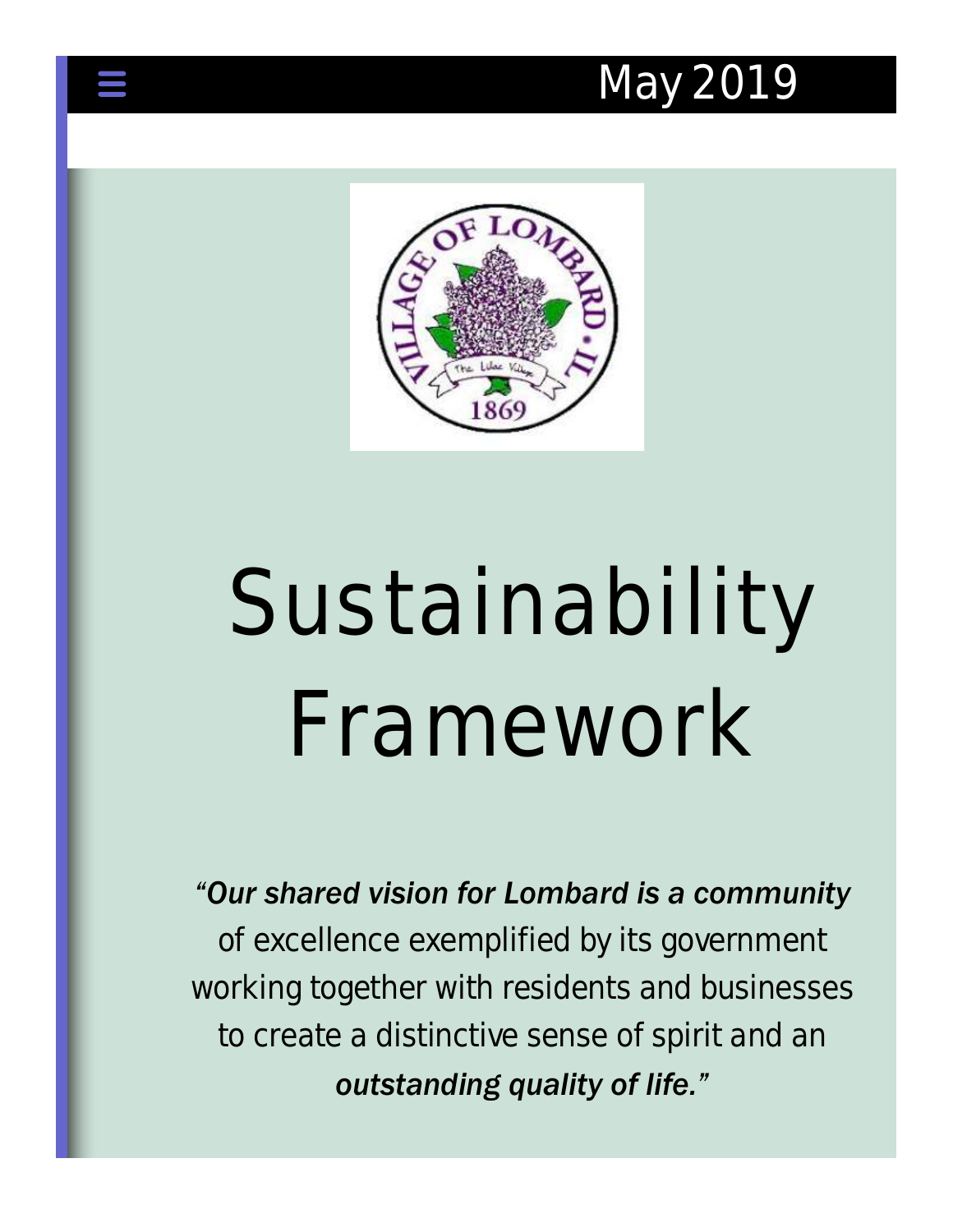

*The purpose of this Sustainability Framework is to declare policy of environmental sustainability and to comprehensively view the environmental goals and programs in the Village of Lombard. This framework was originally adopted by the Board of Trustees on May 6, 2010.* 

*Dividing the environment into components provides a framework for viewing existing programs and the opportunities for future actions. The components necessarily overlap actions undertaken in one also affects others.*

### *Components:*

*Air, Greenhouse Gasses, Water, Transportation, Land Use, Waste Diversion, Food & Energy Use*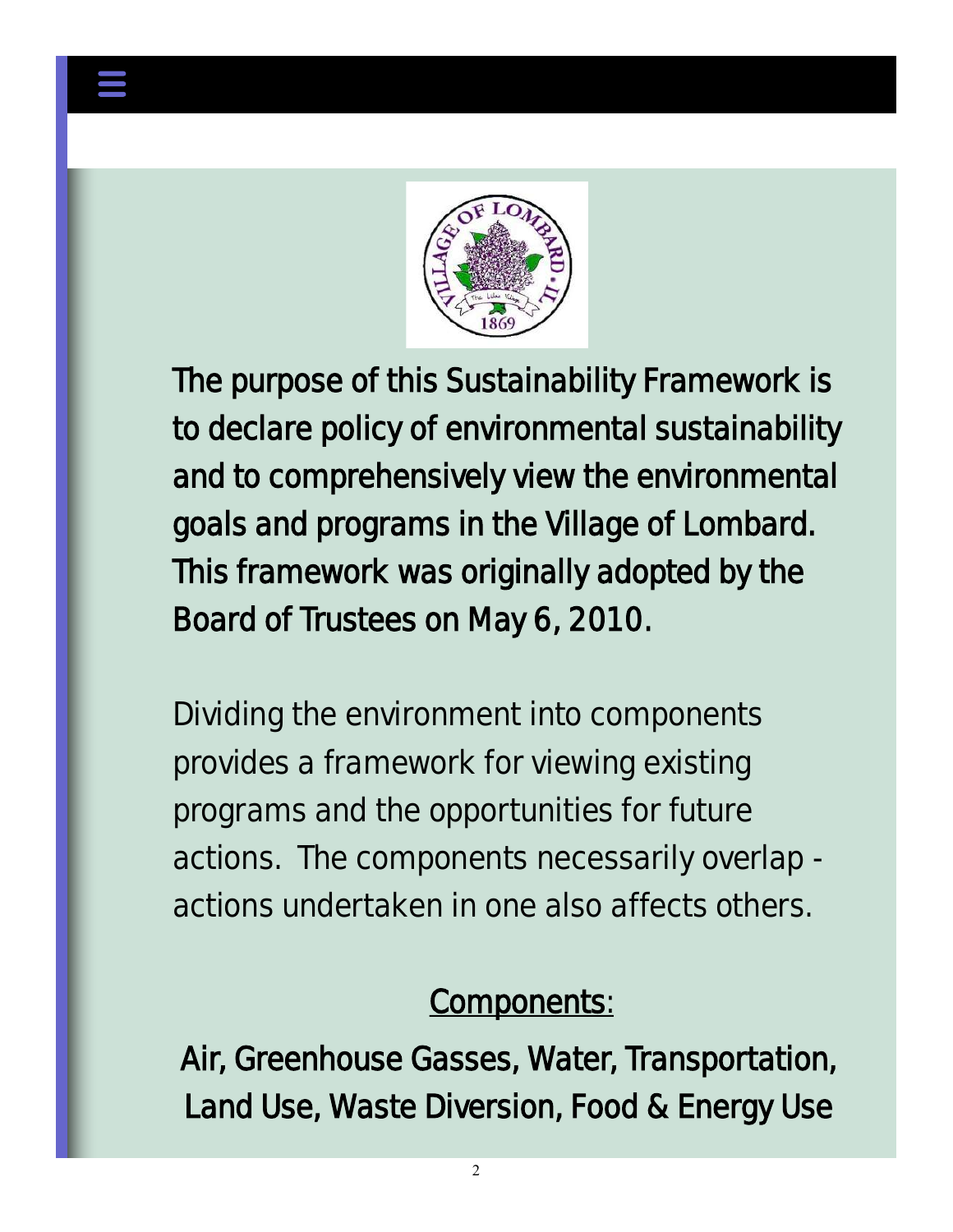### *Timeline of Major Sustainable Actions/Programs:*

### *Longstanding*

Recycling Extravaganza

Lombard PRIDE Day and Trails Cleanup

#### *2007*

Numerous clean air actions started (no/low VOC materials, anti-idling policy, fleet changes, public education campaign

### *2008*

Rain Barrel Reimbursement Grant Program

River Sweep

Earth Hour

Greenest Region Compact

### *2009*

US Mayors Climate Protection Agreement Compost Bin Reimbursement Grant Program Sustainable Energy Plan for Village facilities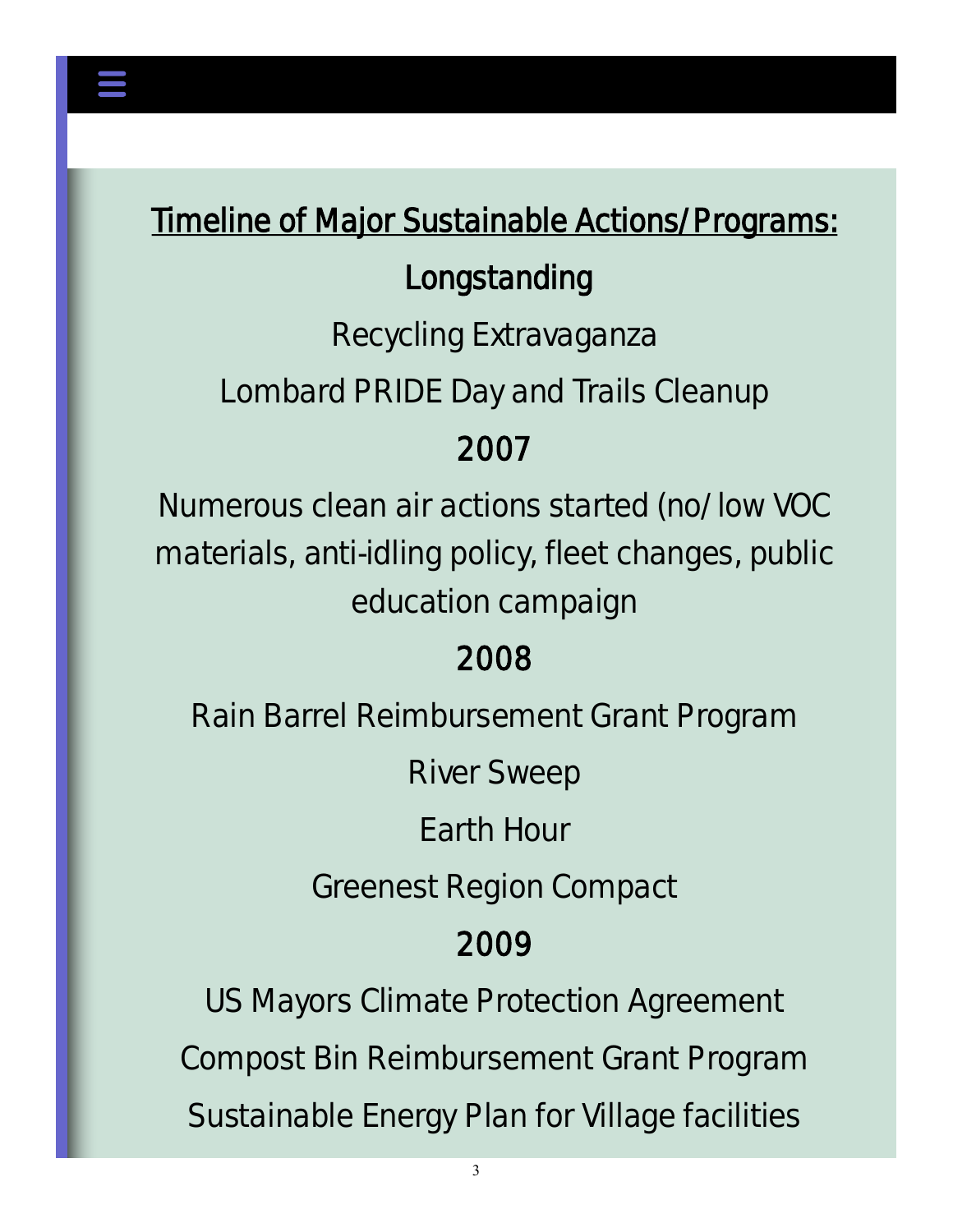

De-icing practices for low salt use Added 36 bike parking spaces downtown 2010 Village Board passes Sustainability Framework

Green Building Handbook Streetlight Policy changed to include LEDs Stormwater filters installed Walk to School Day CUB Energy Saver Program 2011

Churchill Woods Dam removed Solid Waste Contract revised for smaller toters Invasive plant species removal on bike trails 2012 100% Carbon-Free Electricity Contract (1-yr) Climate Action Plan Energy Impact Illinois Grant Program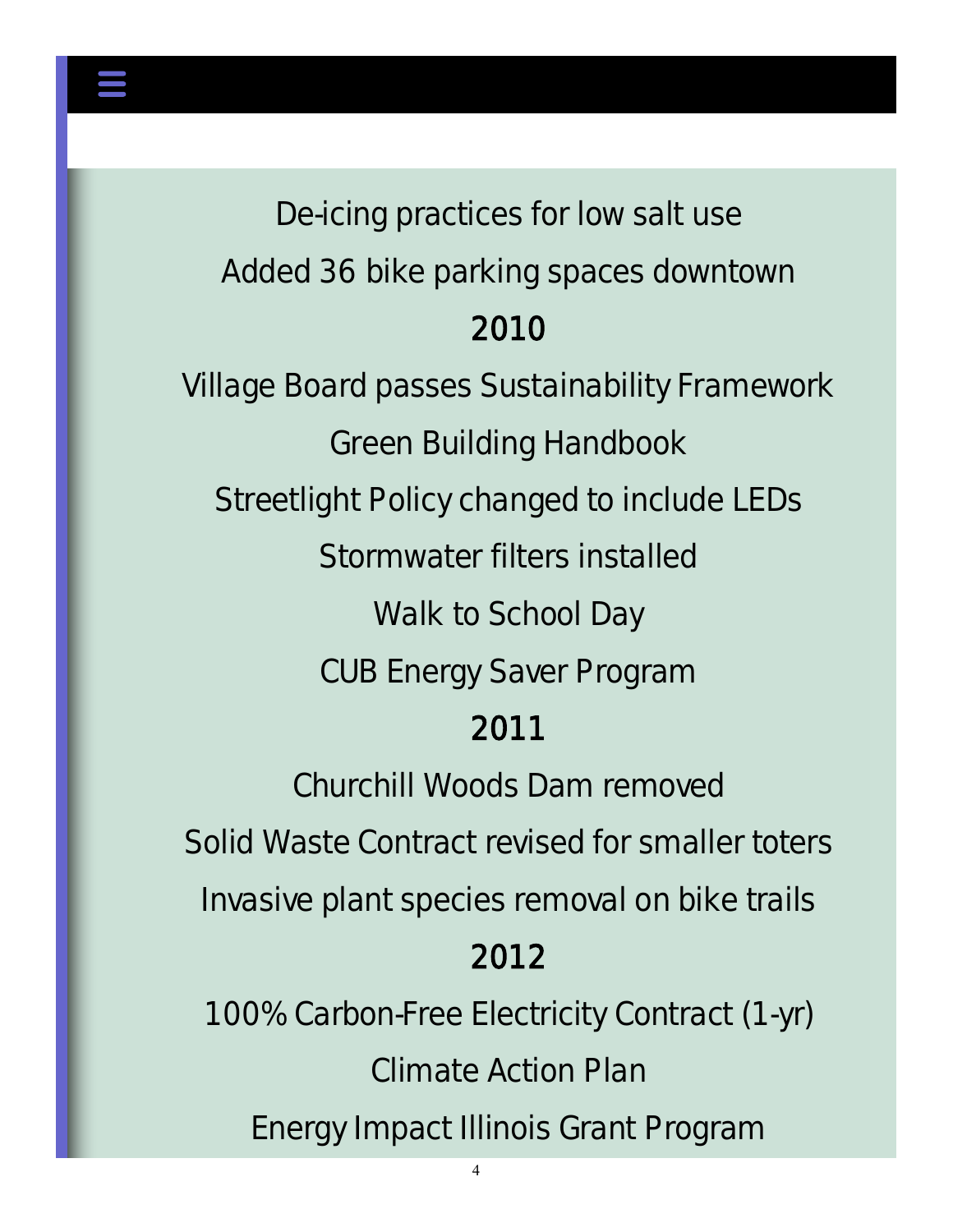

### Monthly Electric Waste Collections Document Shredding Event Green Earth Institute Co-op Distribution Site St. Charles Road Pedestrian Crossing 2013 Great Western Trail Bridges Arbor Day Tree Tags Charlotte-Martha Alley permeable asphalt 2014 EarthRight Mosquito Control Program Public Works Parking Lot permeable pavers/native landscaping Terrace View Pond, Vista Pond & Morris Pond expanded/native landscaping

Household Hazardous Waste 1-day event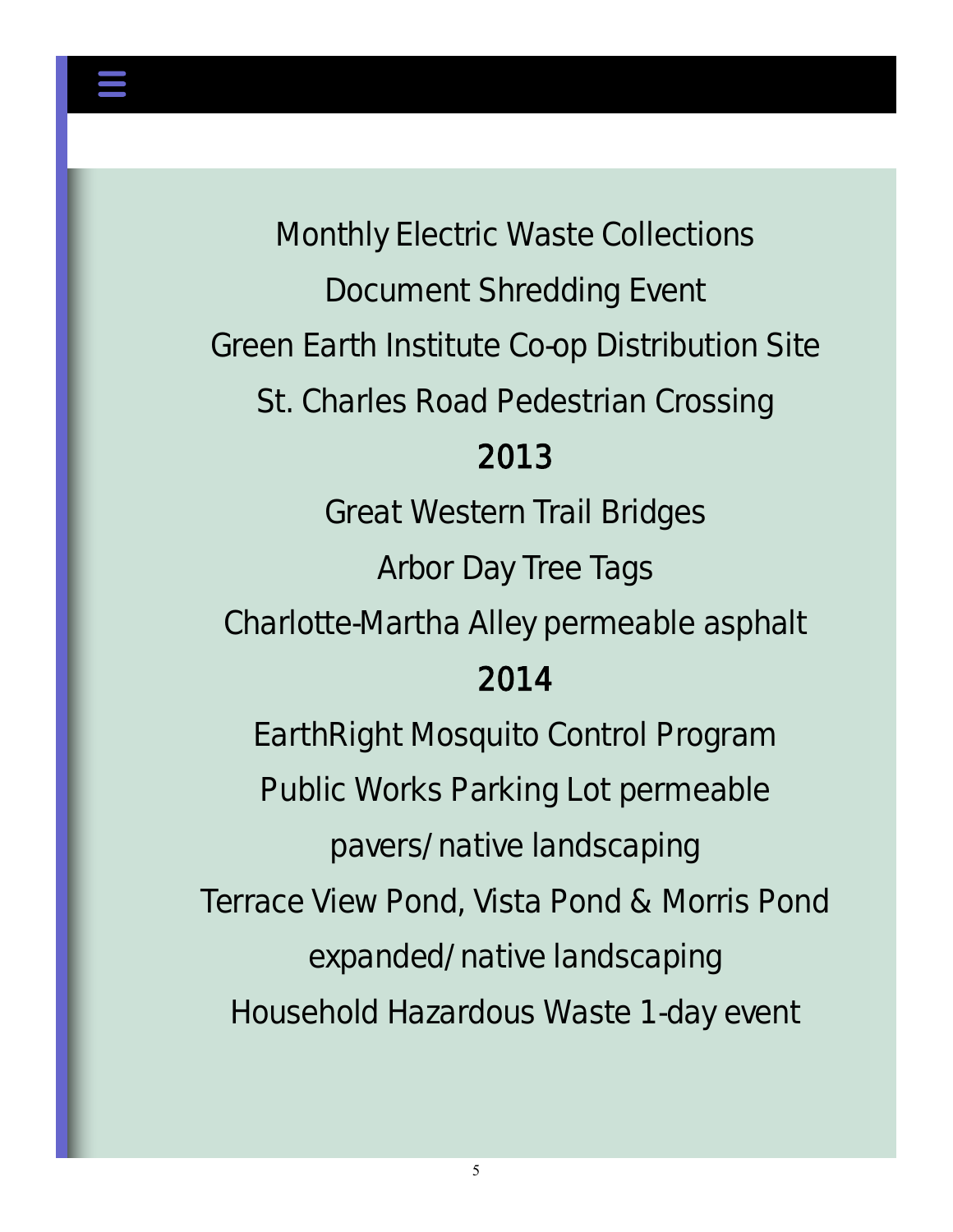

Hammerschmidt Commuter Parking Lot permeable pavers/native landscaping Downtown pedestrian tunnel 2016 Pedestrian/Bike Plan

Illinois Prairie Path Beacons at Main Street

Ponds Naturalization Program

Madison Street Bike Lane

#### 2017

Greenest Region Compact 2

Corrugated Plastic Sign Recycling Program

#### 2018

Curbside Composting Program

### 2019

Central Station Solar Panels/Native Grasses Coming: Downtown Bike Shelter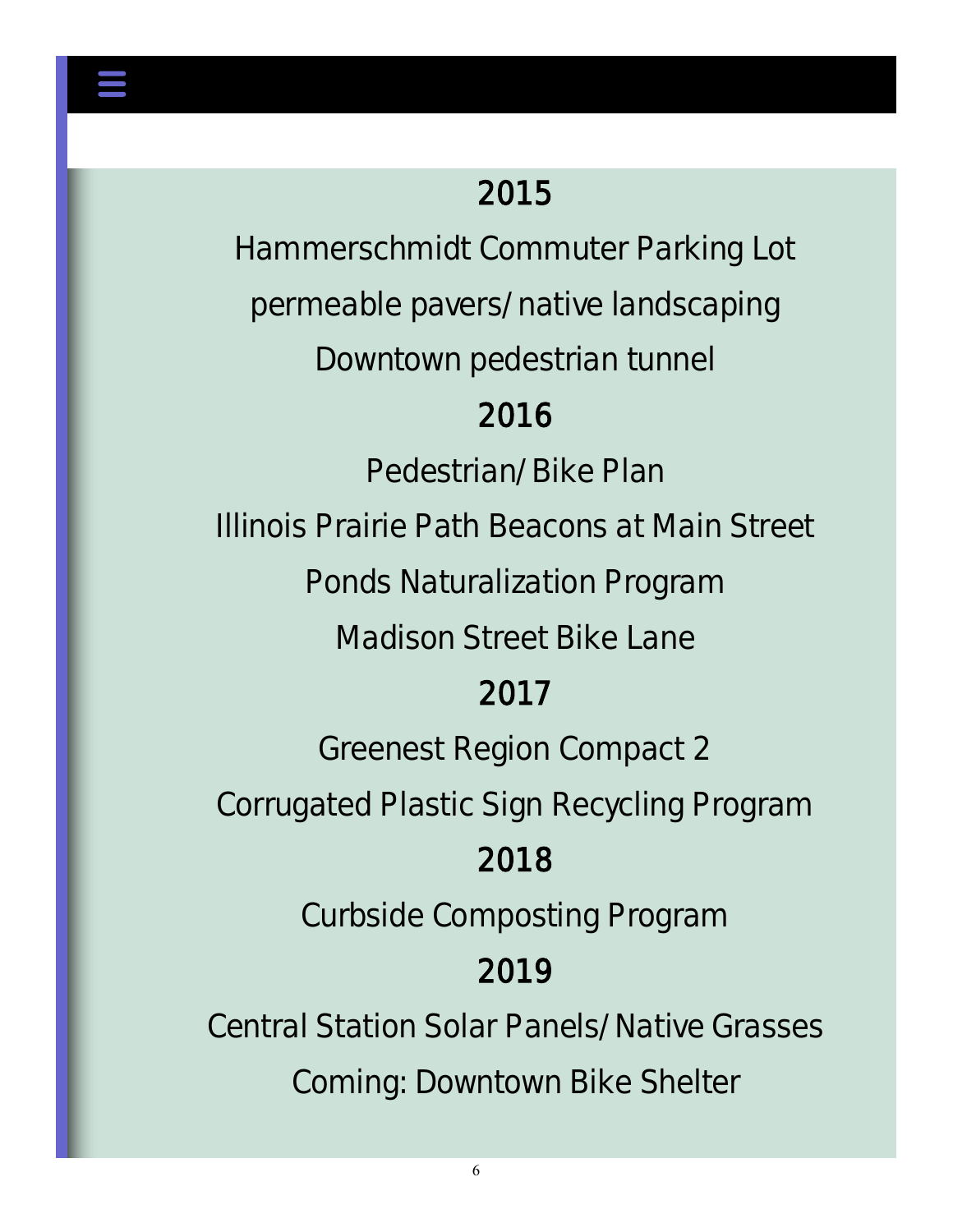## Air



*Issue: The Chicago metro region suffers from ground-level ozone, also known as smog.*

*Goal: To prevent ozone-action days by reducing nitrogen oxides (NOx), volatile organic compounds (VOC) and particulate matter.*

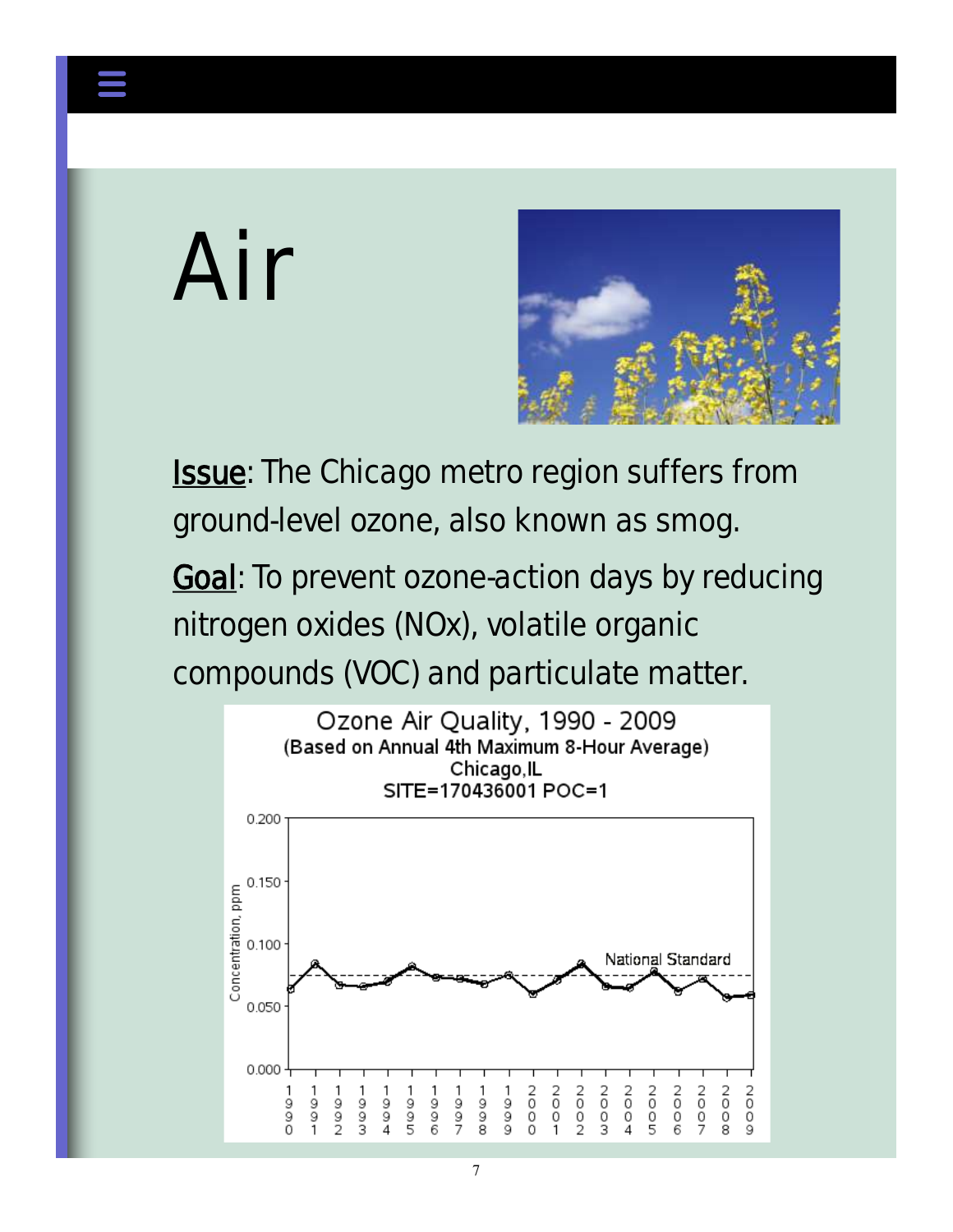*Actions Accomplished and Continuing: The Village had been active in Clean Air Counts, a program through the Chicagoland Metropolitan Mayors Caucus. The Village obtained the silver level based on monthly clean air information on TV-6 and in the Pride resident newsletter, a gas can replacement program, using no/low-VOC paints and cleaning products, an anti-idling policy for Village vehicles, and placing antiidling signs at school pick-up areas and at-grade rail crossings. The latter also resulted in a Partners for Clean Air award from the Illinois EPA. The Village currently has 3 hybrid cars and has downsized vehicles as possible. This has* 

*increased the overall mpg by 15% since 2007.* 

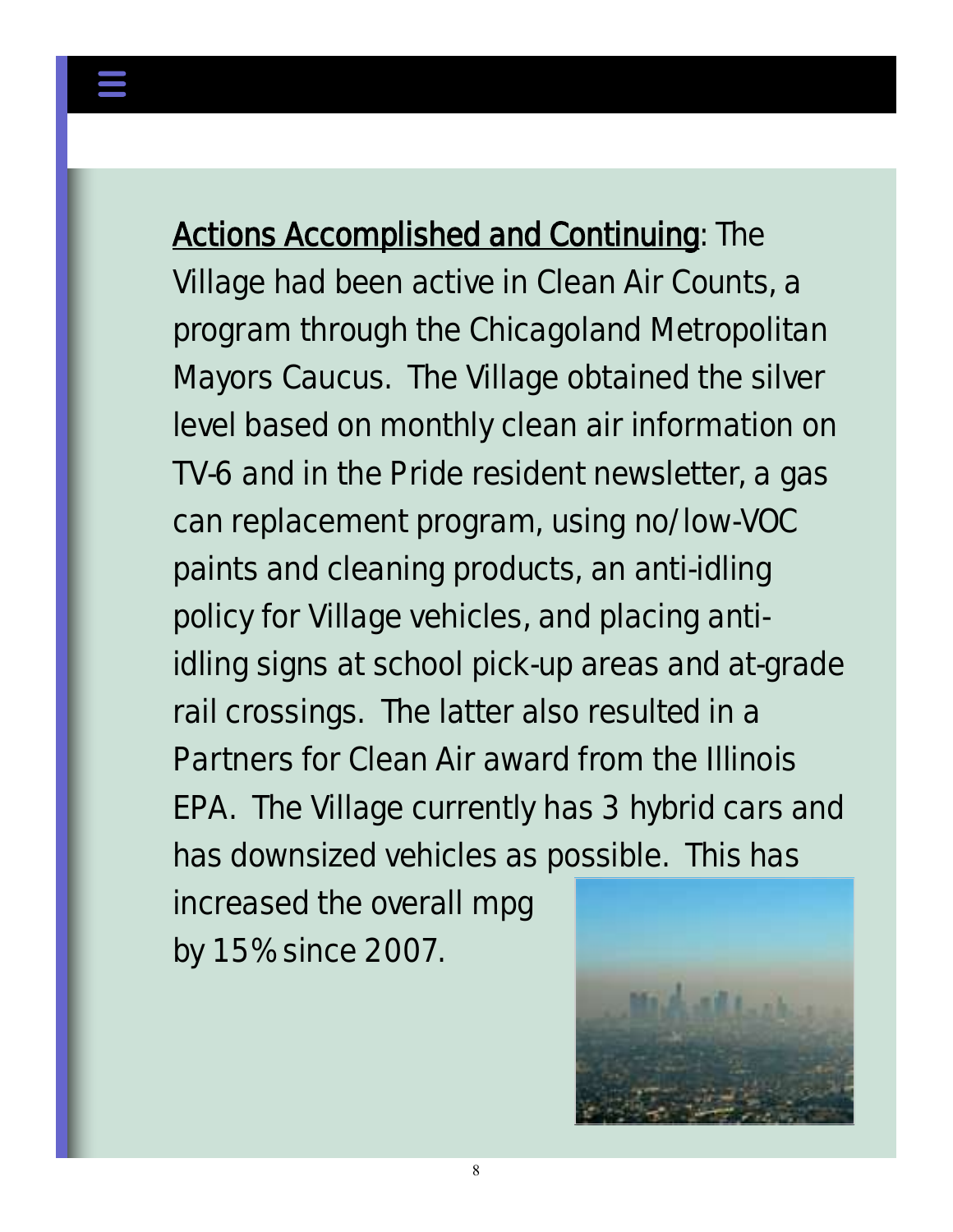*Actions to Pursue: Although the Clean Air Counts program has ended, the Village will continue to use TV-6, the Pride newsletter, press releases, and social media to promote awareness and suggestions for improving our local air quality.*

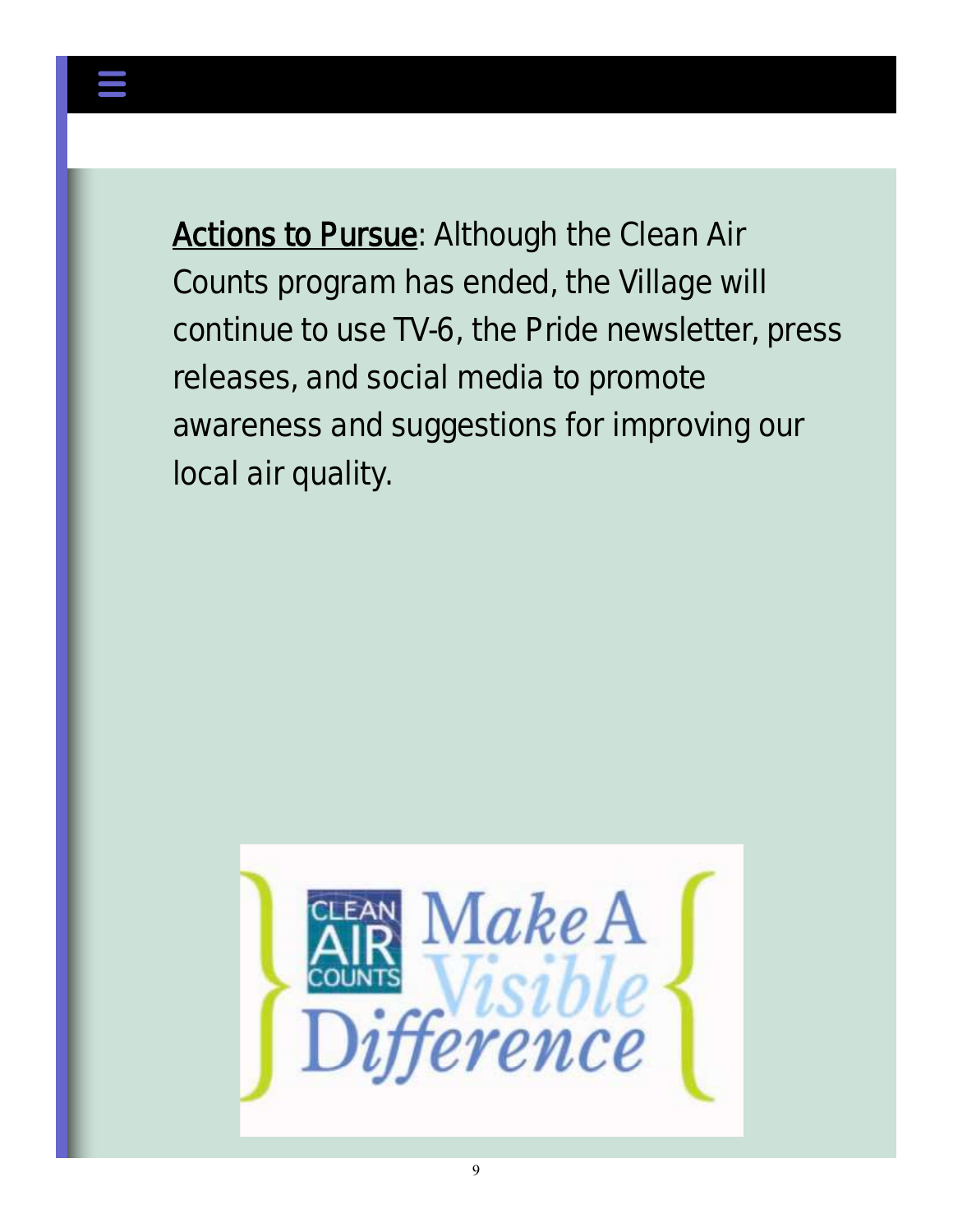### Greenhouse Gases



*Issue: Greenhouse gas emissions are causing a trend of global climate change and resulting environmental consequences.*

*Goal: To reduce greenhouse gases, measured as the entire carbon footprint of Lombard, by 2% annually from 1990 levels by 2015.* 

*Greenhouse Gases: Carbon Dioxide occurs from burning and other chemical reactions and it is removed by plants. Methane occurs from the production and transport of fossil fuels and the decay of organic waste. Nitrous Oxide occurs from agricultural and industrial activities and burning. Fluorinated gases are from industrial processes.*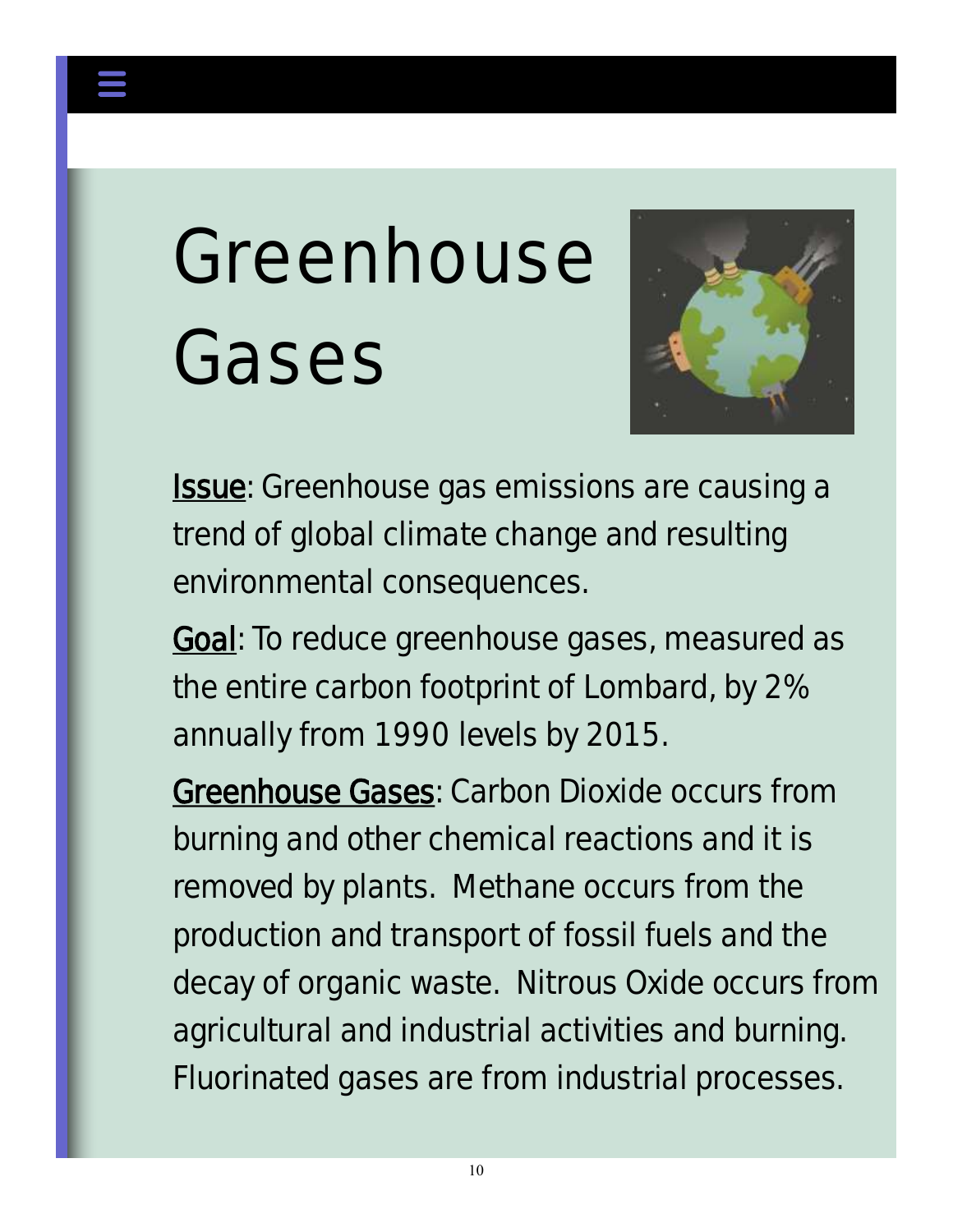*An Energy and Emission Profile was completed for the Village by the Center for Neighborhood Technology (CNT) in 2009. The Profile quantifies the energy demands and emission sources by sector, which will be used to create targeted programs for reductions. As the carbon footprint was not indexed in 1990, 2005 values will be used instead as a benchmark. Values are expressed in MMT, million metric tons, of CO2e (carbon dioxide emissions):*

| <b>SECTOR</b>  | <b>MMT CO2e</b> | % of TOTAL |
|----------------|-----------------|------------|
| Electricity    | 0.336           | 45         |
| Natural Gas    | 0.143           | 20         |
| Transportation | 0.204           | 28         |
| Product Use    | 0.023           | 3          |
| Solid Waste    | 0.019           | 3          |
| Waste Water    | 0.005           | 7          |
| TOTAL          | 0.729           |            |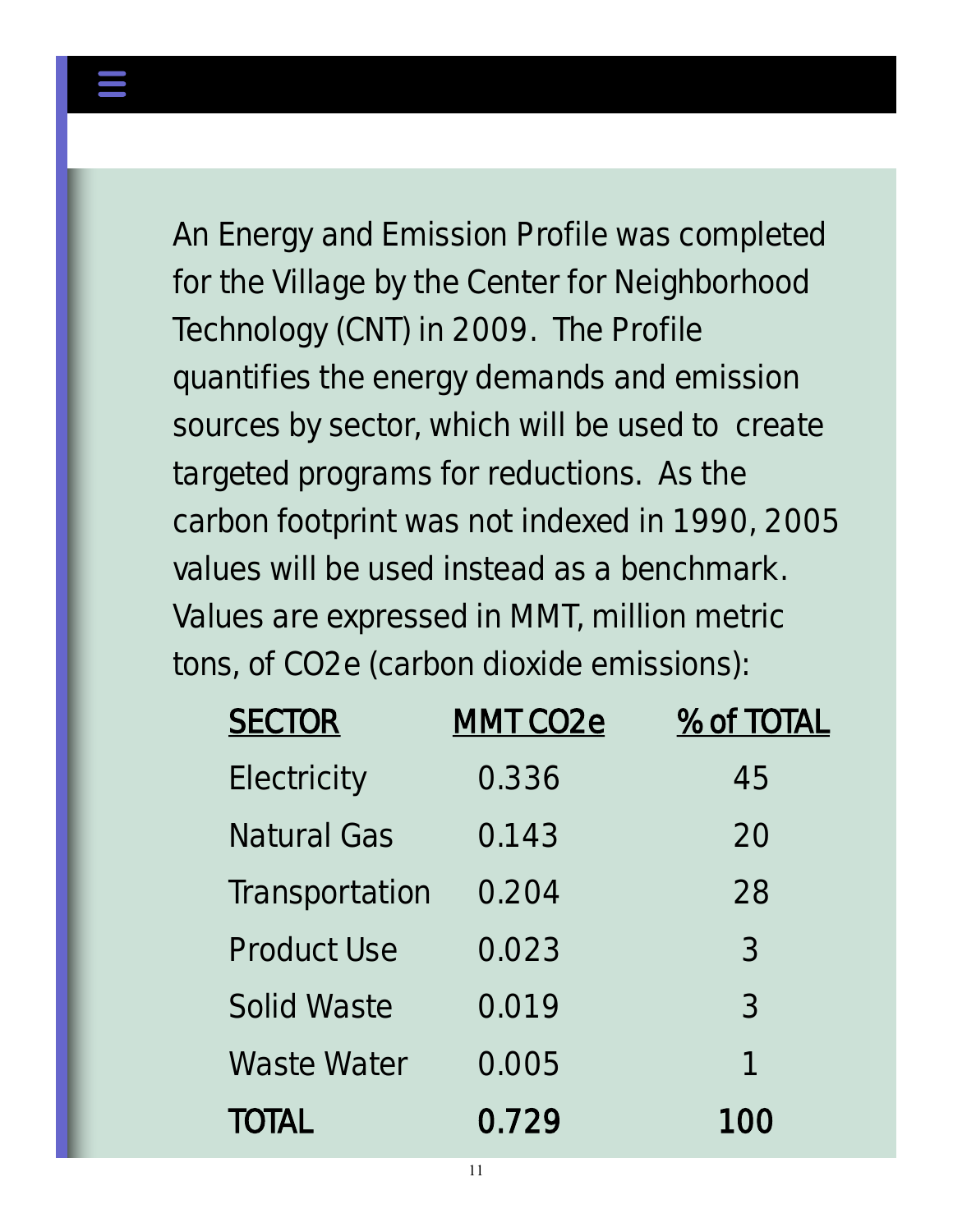*The 2013 goal was to obtain a 7% reduction in CO2e, or 0.051 MMT, which is almost 56,000 English tons. This is the equivalent to removing 9,750 passenger vehicles from the roads (5.23 MT CO2e per vehicle), or 17,200 tons of recycling instead of landfilling (2.97 MT/ton recycled), or 7,100 kWh of electrical use (7.18 x10-4 MT/kWh).*

*Actions Accomplished: In 2009 and 2013, the Village Board endorsed and the Village President subsequently signed the US Mayors Climate* 

*Protection Agreements. The Village has also joined the Cool Cities Program. Many of the actions in the Air, Waste and Energy Use chapters also pertain to Greenhouse Gases.*

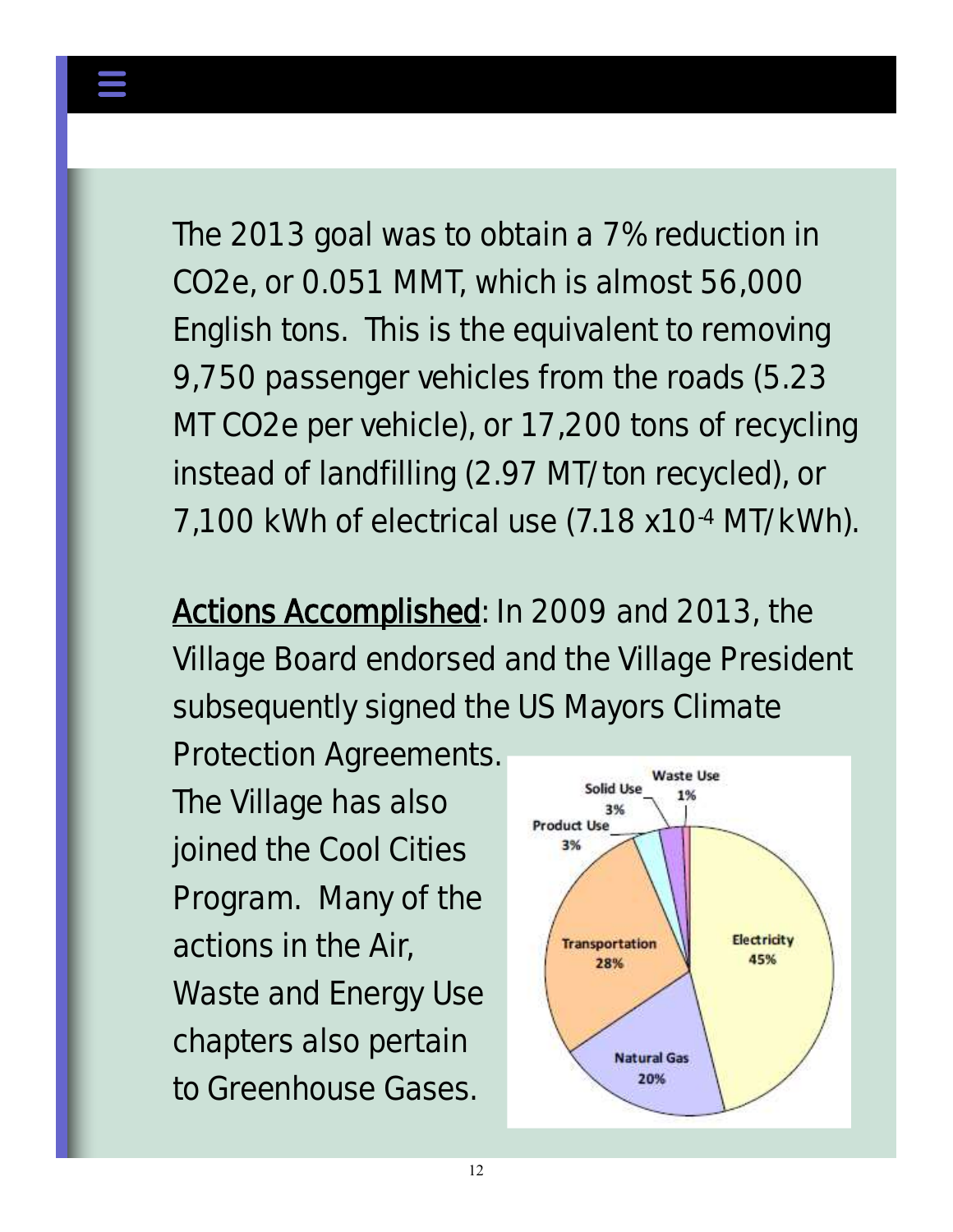*The Environmental Concerns Committee oversaw the creation of a climate action plan in 2012. Subsequently, the Village Board approved a one-year electricity aggregation contract for 100% carbon-free sources for the community, thereby lowering the carbon footprint to 25% below the 1990 footprint.*

*Actions to Pursue: Actions continue on many fronts — see the Climate Action Plan for details.*

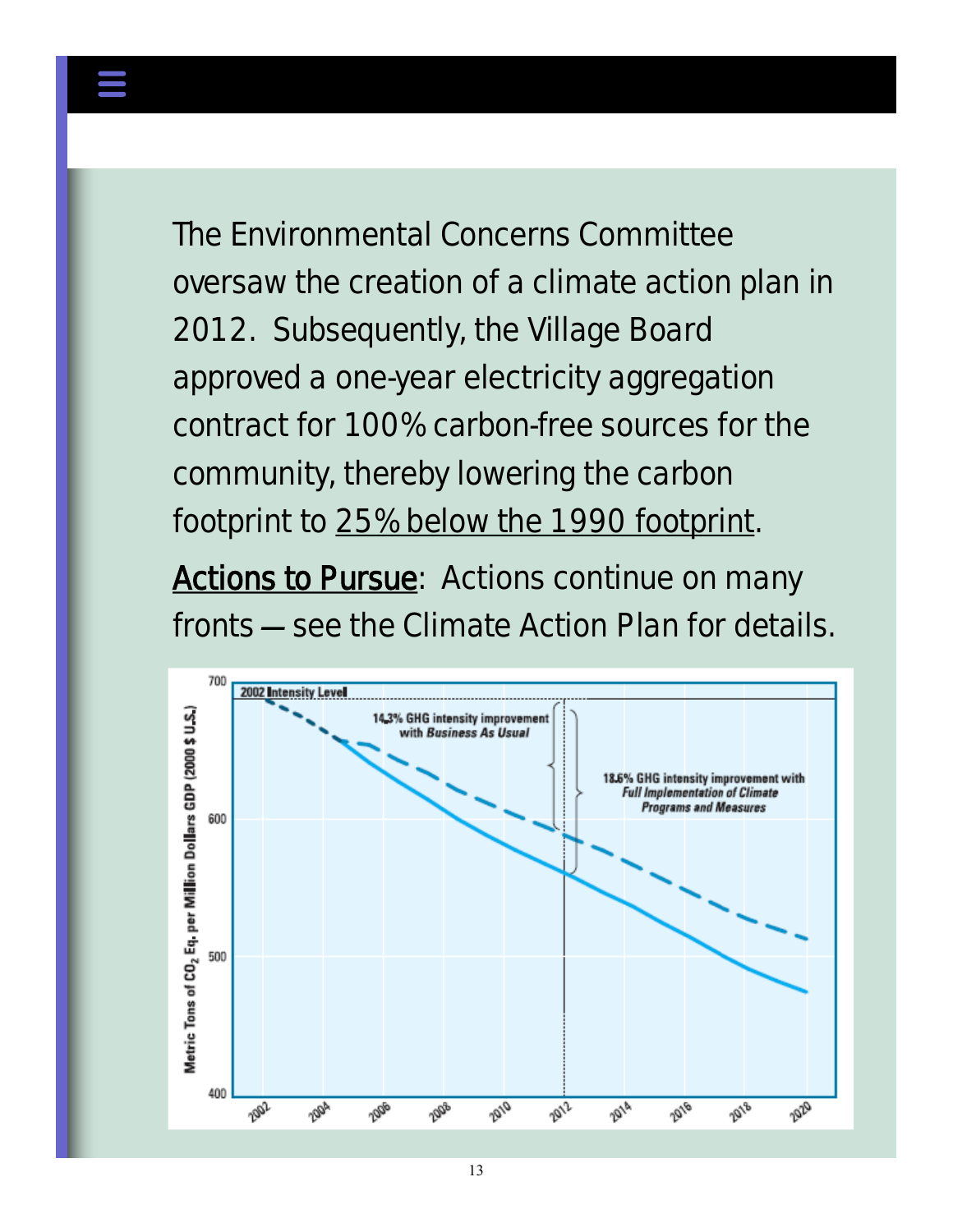## Water



*Issue: Clean and abundant water preserves the health and economic vitality of our community. Goal: To use our Lake Michigan water volume wisely and prevent pollution in our stormwater runoff, groundwater, ponds, streams and rivers.*

### *Actions Accomplished and Continuing:*

*Regarding water conservation measures, the Village started a first-of-its-kind reimbursement program in 2008 incentivizing over 450 rain barrels to date. The Village has also signed the DuPage Water Commission's pledge and mailed brochures to high-use customers to promote water conservation and residential education.*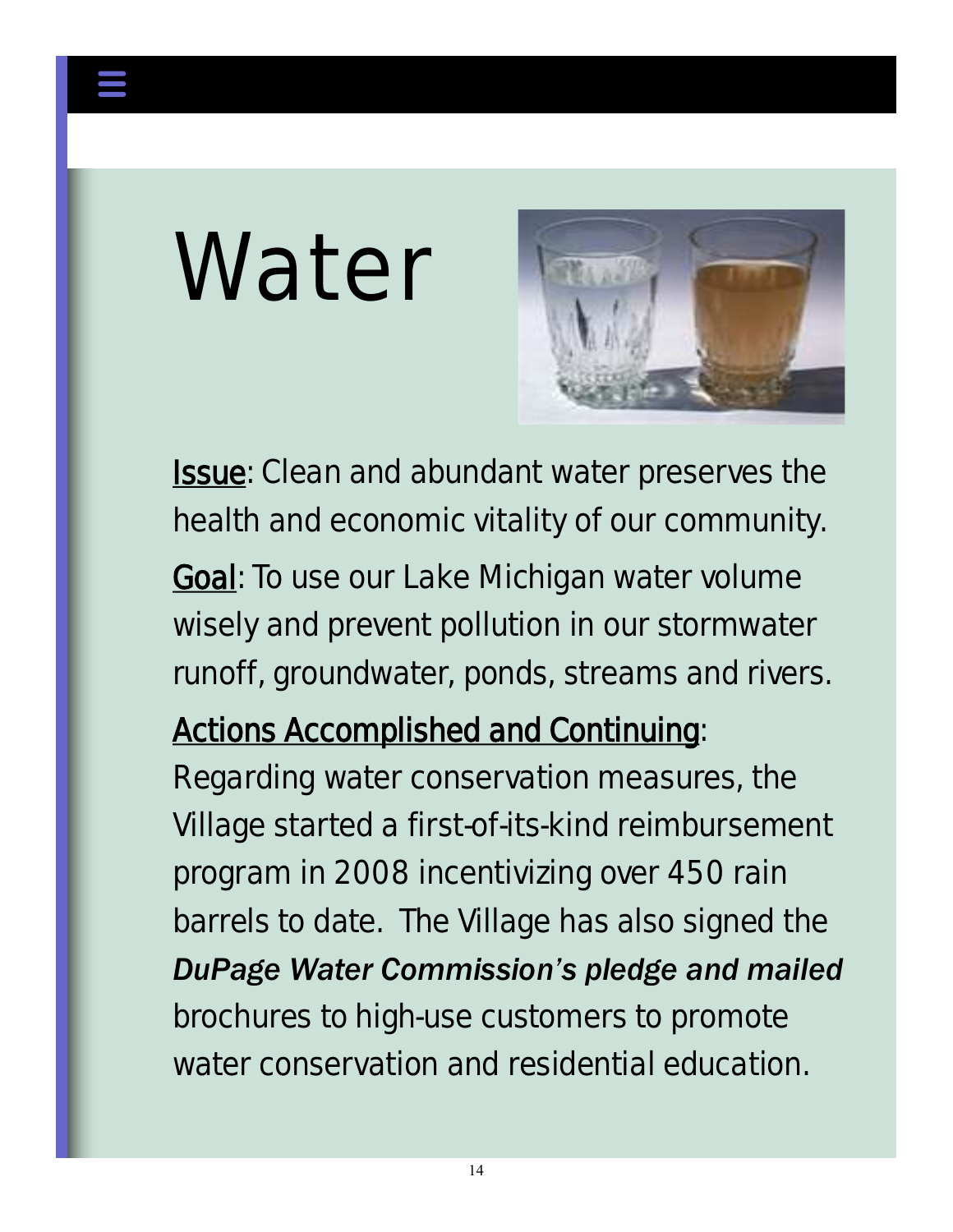*Regarding stormwater runoff, the Village administers the stringent requirements of the DuPage Countywide Stormwater and Floodplain Ordinance and incorporates Best Management Practices in its operations and the permitting of construction projects. Two stormwater filters were installed in 2010 to remove suspended particles, oils & grease from the municipal yard.* 

*The Village supports the DuPage River Salt Creek Workgroup to achieve Total Maximum Daily Loads goals set by the IEPA. Low oxygen levels, suspended solids and chlorides are targeted. The Workgroup successfully* 

*facilitated the removal of the Churchill Woods dam in 2011 to eliminate the single worst water quality impairment on the river.* 

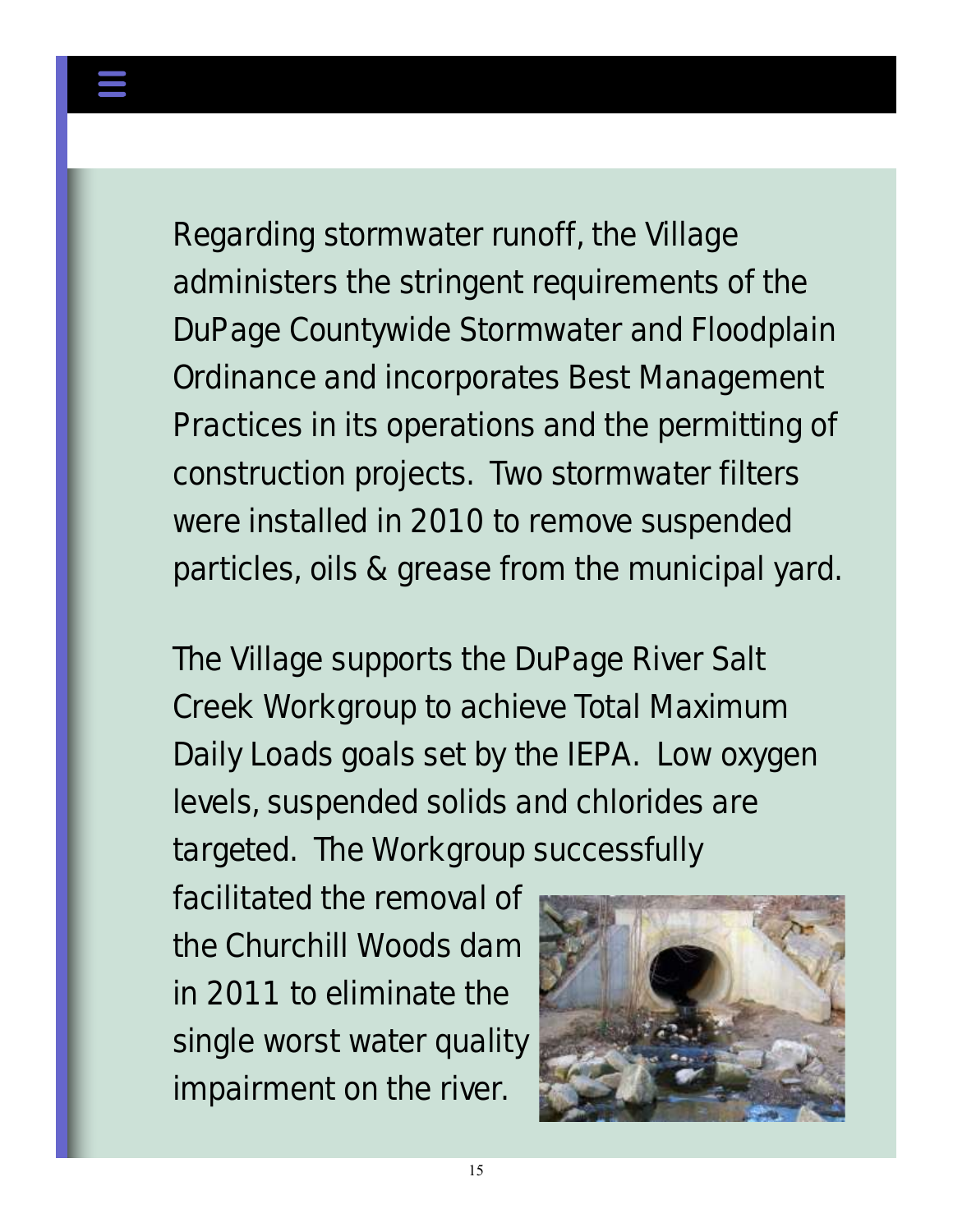*The Village participates in the River Sweep each Spring to remove debris from the East Branch of the DuPage River.* 



*The Village "anti-ices" streets and "pre-wets" salt to increase safety and to reduce salt use by half of former amounts.*

*Actions to Pursue: The Village will continue the existing activities and will incorporate BMPs in future private development and capital projects. A protective catch basin will be installed in the* 

*Public Works maintenance yard to better protect two downstream ponds, Sugar Creek, and Salt Creek.*

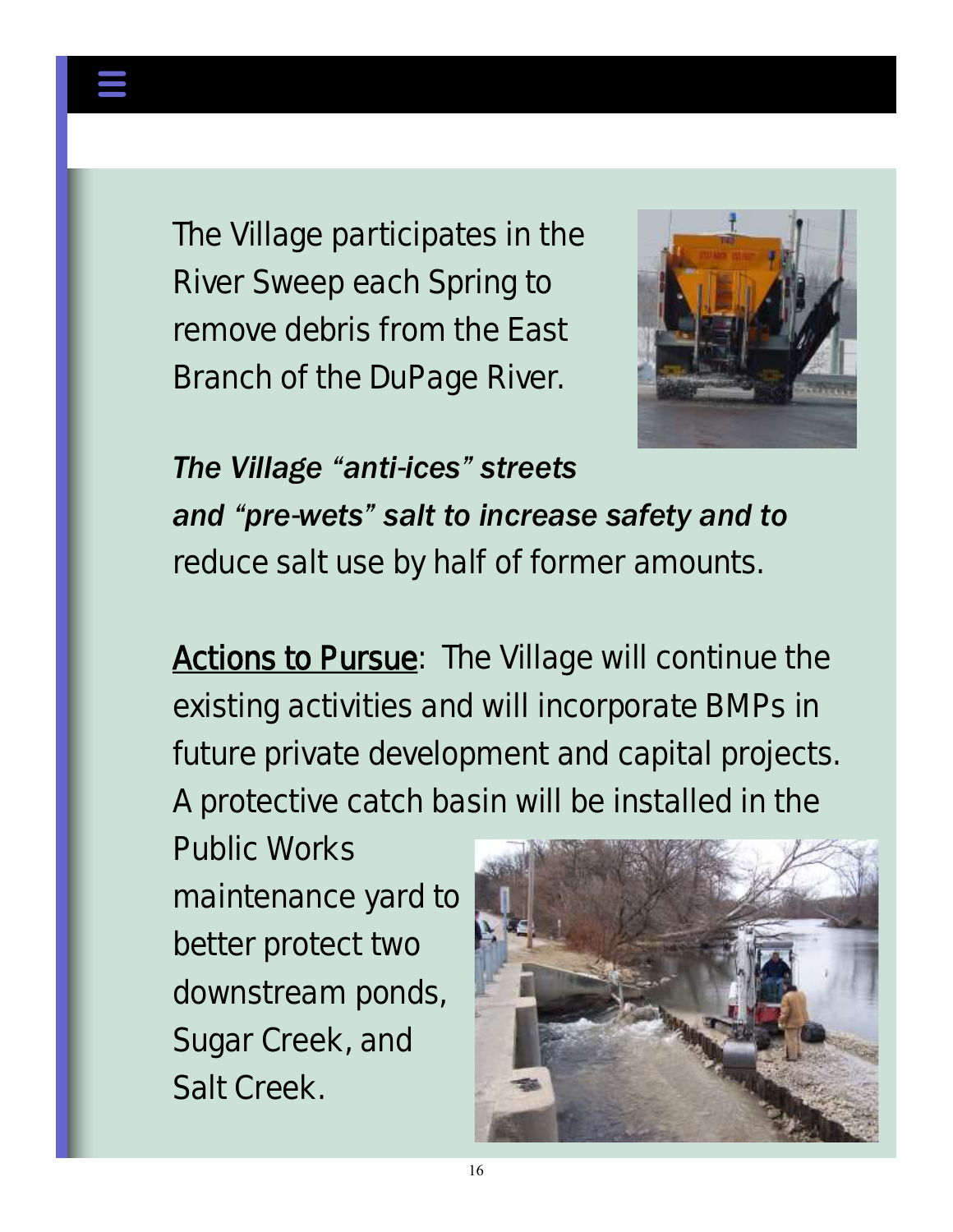## Transportation

*Issue: Transportation options are essential to get students* 



*to school, workers to jobs, shoppers to stores, and disabled citizens to services. Transportation is a major influence on our land use, air quality, energy consumption and time management.*

*Goal: To provide a variety of transportation options for the people and businesses to balance needs and costs in an effective and efficient manner while limiting environmental impacts.*

*Actions Accomplished and Continuing: The 2016 Pedestrian/Bike Plan is being implemented, including the bike lanes on Madison Street and safety improvements on Westmore-Meyers Road.*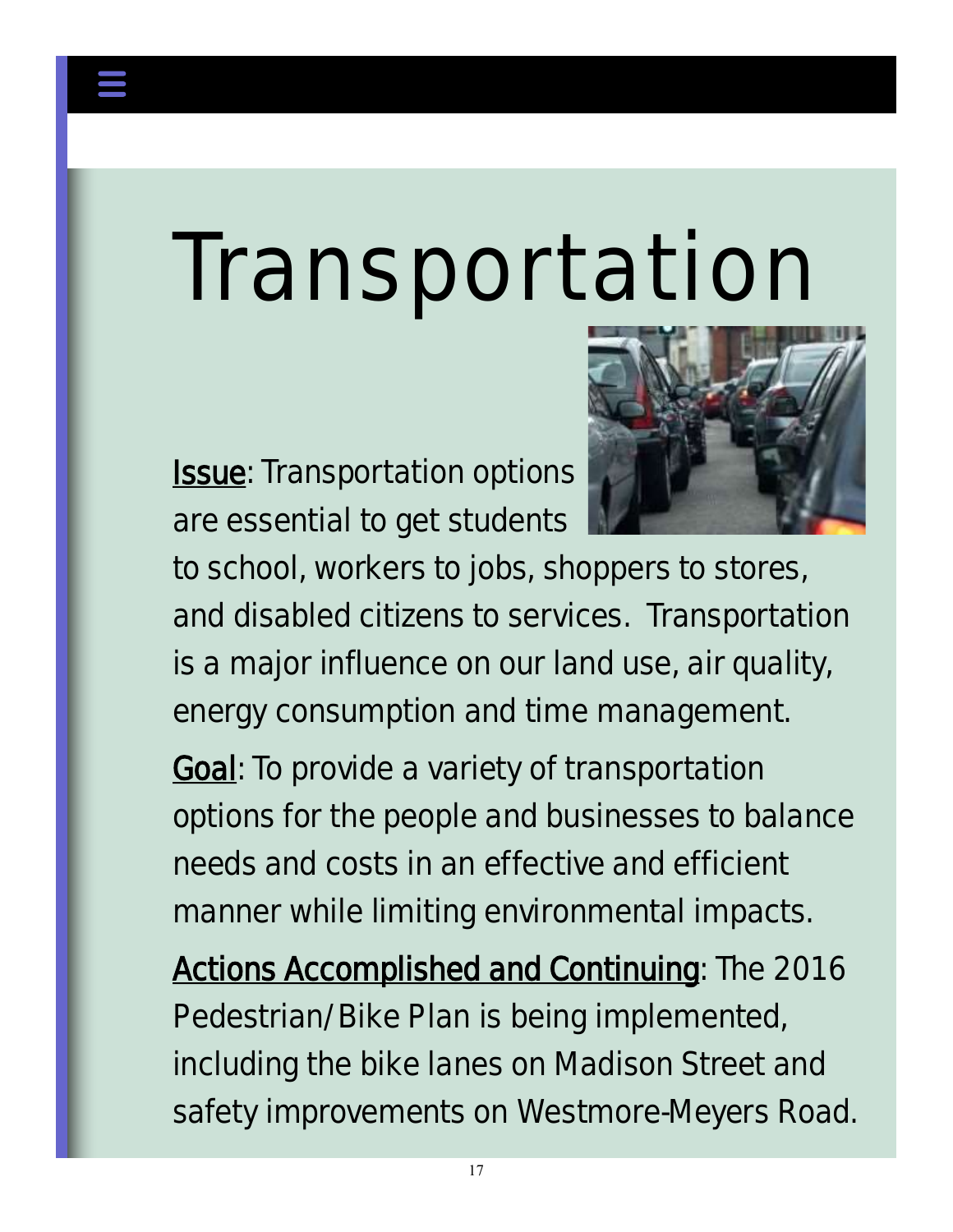*In 2012, a pedestrian crossing was constructed in the downtown on St. Charles Road at Lincoln Street. A* 



*tunnel under the Union Pacific tracks was completed in 2015.*

*The Village partners with School Districts 44 and 45 for the annual Walk to School Day. The Village is also part of the Healthy Lombard coalition that aims to increase physical activity.*

#### *Actions to Pursue:*

*The Pedestrian/Bike Plan recommends bike lanes, bike boulevards, traffic calming, signage* 

*etc. to be programmed in the Capital Improvement Plan. A bicycle storage shelter will be installed in the downtown in 2019.*

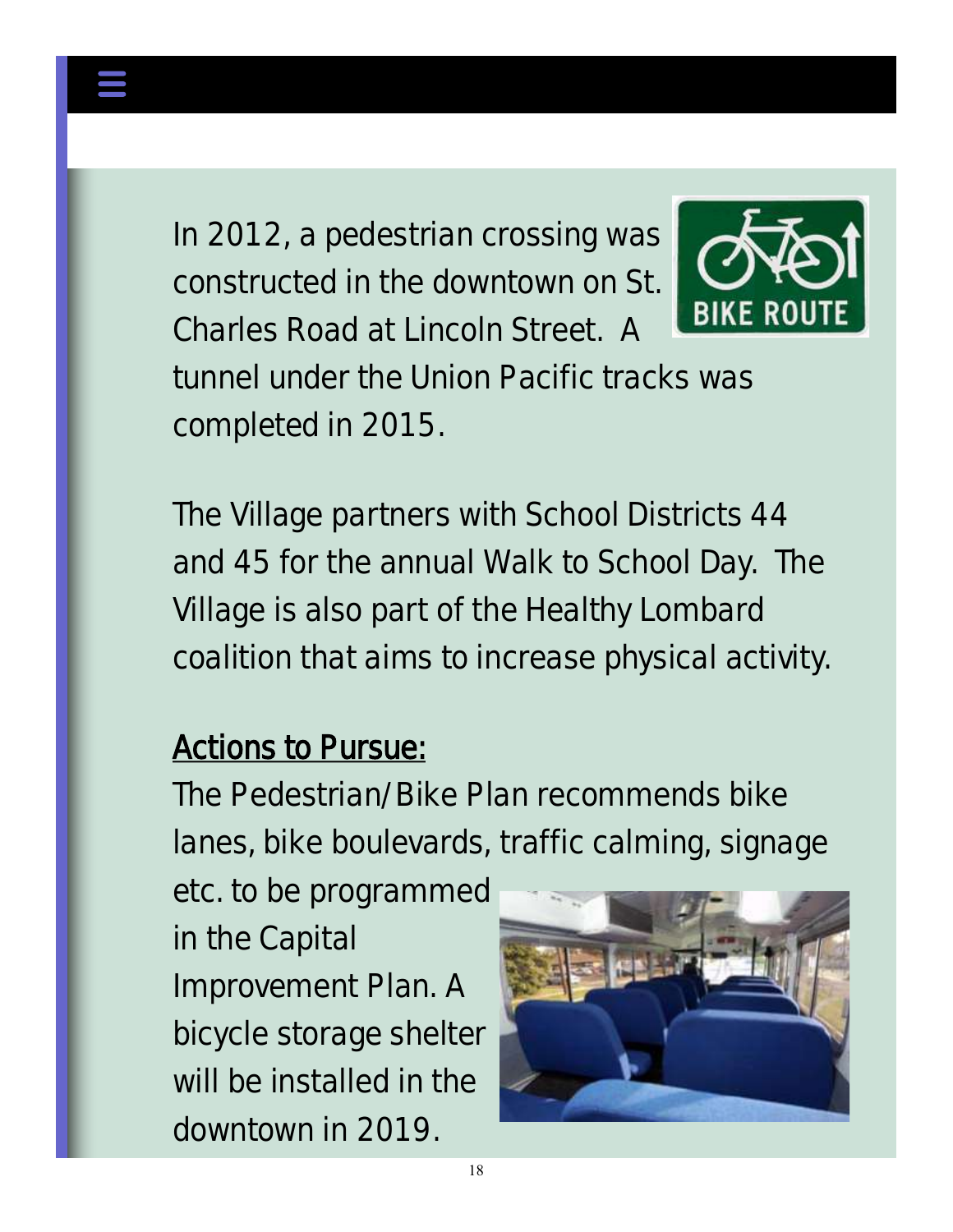

# Land Use



*Issue: Wise and intentional land use planning facilitates society's needs while preserving and even enhancing the environment.*

*Goal: Facilitate good environmental stewardship through the Village's Comprehensive Plan and building, planning and zoning codes.*

*Actions Accomplished and Continuing: The Village staff, Plan Commission and Zoning Board of Appeals work to achieve the Board of Trustees' policies that are encapsulated in the zoning map and Code Book of Ordinances. These documents are periodically reviewed and updated to account for new technologies and policies.*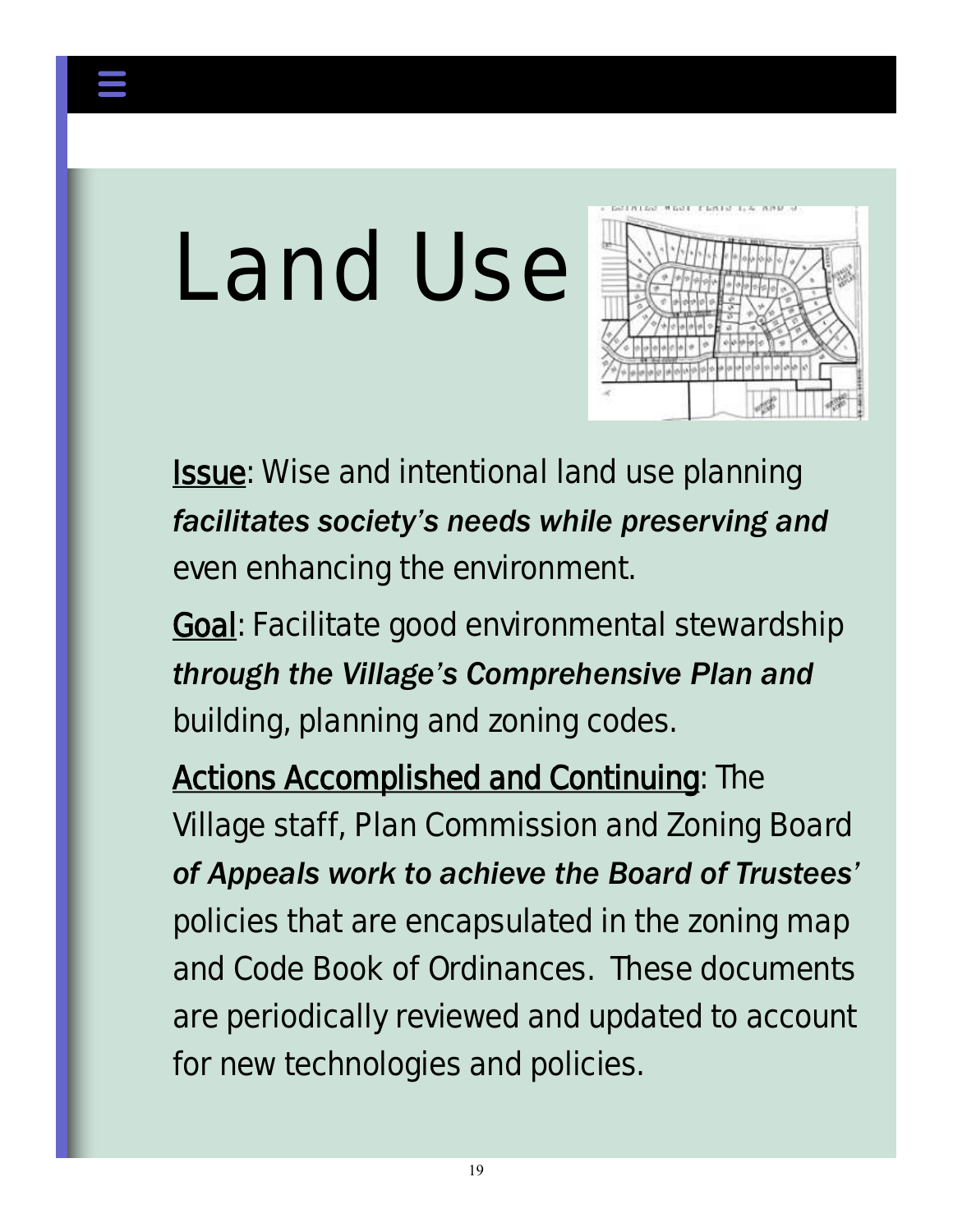*The Village is a recipient of the Growth Award from Tree City USA with nearly 18,000 parkway trees worth \$40M. The Village has removed all infested parkway ash trees and is replanting.* 

*The Village's Green Building Handbook explains the 2009 International Energy Conservation Code and the benefits of sustainable building materials, technologies and practices.*

*The Village Code allows native landscaping, which reduces stormwater runoff, mower emissions, and pesticide/fertilizer pollution. The Village does not apply pesticides or fertilizers. Native landscaping was used for the Public Works Parking Lot and also the Hammerschmidt Parking Lot. Signage will be placed to*  National *promote such practices.***Arbor Day** Foundation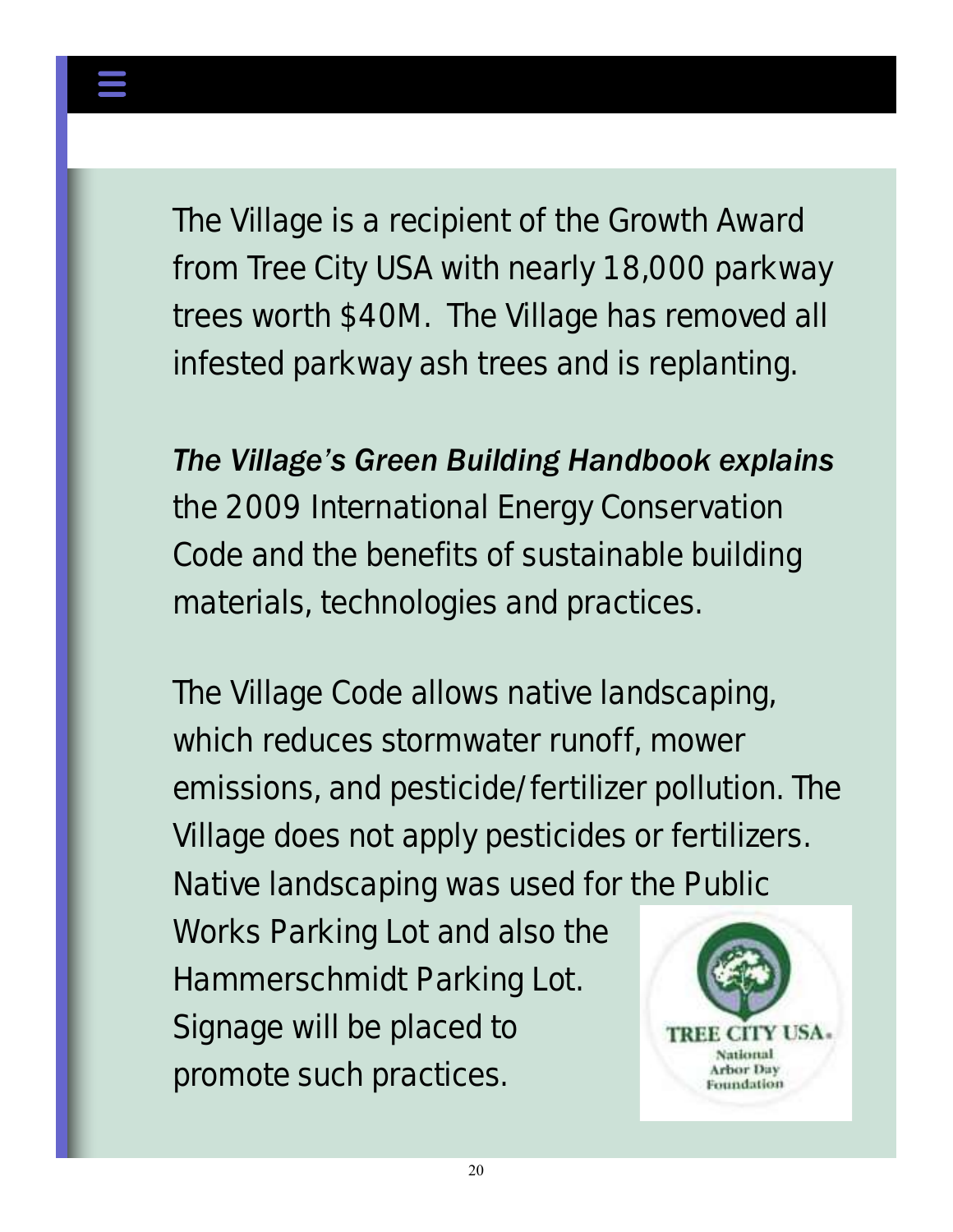*Native landscaping was used for projects at Terrace View Pond, Vista Pond and Morris Pond.* 

*The Village coordinates about 100 volunteers to remove invasive buckthorn, garlic mustard, and trash on the Illinois Prairie Path and Great Western Trail during the Spring Lombard PRIDE cleanup as well as each Fall.*

*Actions to Pursue: Pesticide-free and fertilizerfree techniques for maintaining open spaces should be chosen where feasible, especially in large open spaces such as parks, detention basins, and fields.*

*Turf grass is being continually replaced with native grasses in the Village's detention basins.*

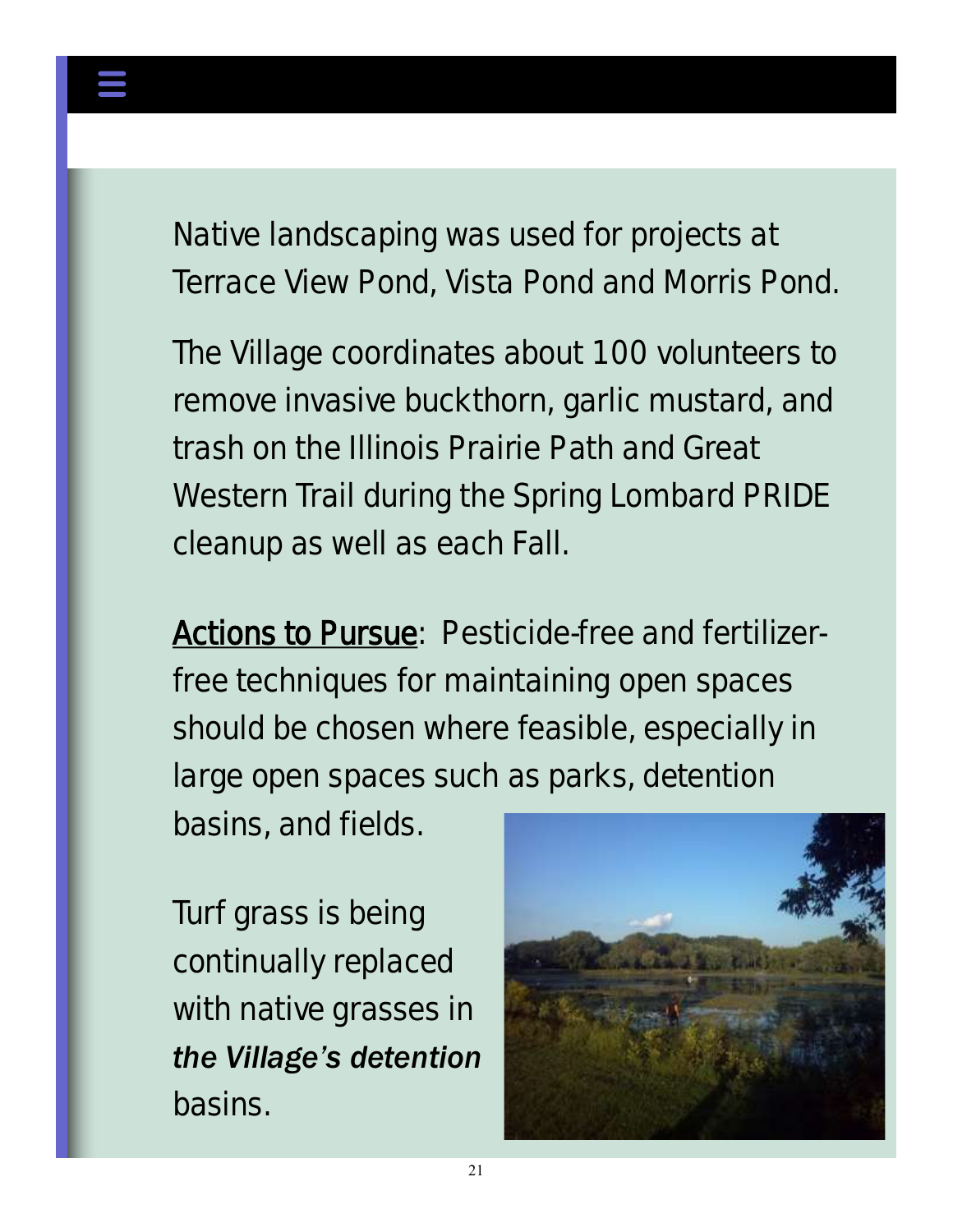### Waste Diversion



*Issue: Waste hauling requires labor and fuel intensive trucking as well as increasingly more distant and expensive landfill space.*

*Goal: Decrease the volume of refuse and yard waste removed from properties.*

*Actions Accomplished and Continuing: The Village's recycling rate has consistently been 30% of the curbside weight. This ranks well with other municipalities due in large part to the structure of the refuse & recycling contract. The contract allows comingling of an unlimited quantity and wide variety of recyclables.*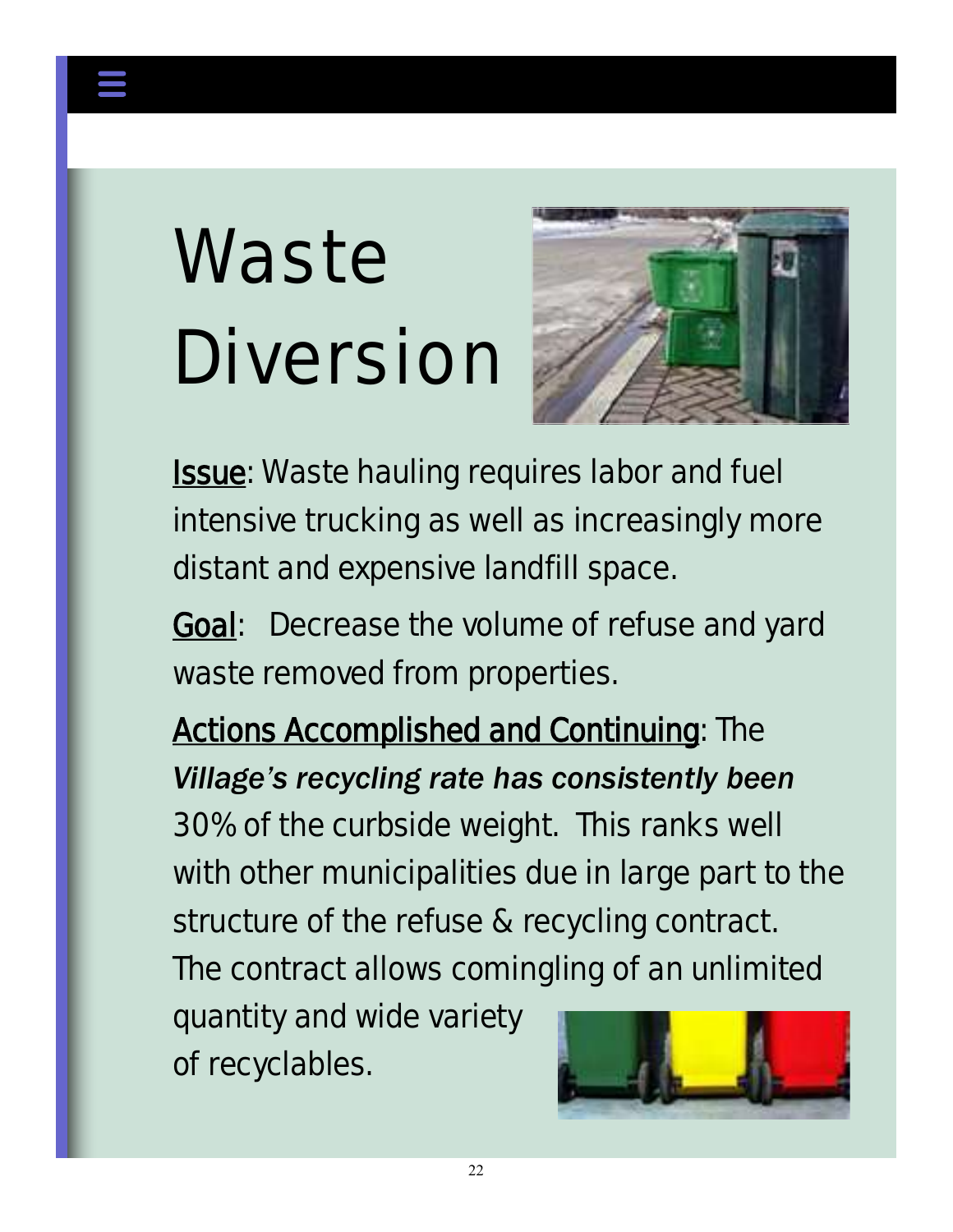*A program began in 2011 to provide free weekly recycling service for a 96-gal* 



*toter for every business. Also, a new contract provision now allows all residents to obtain a 35 -gal toter in lieu of the standard 64-gal toter with the incentive of a 20% cost reduction.*

### *The Village's annual Recycling Extravaganza*

*collects an average of 2 tons of scrap metal, 2 tons of wood, 1 ton of paint, 60 bicycles, 300 pairs of shoes, 75 car batteries, 2 tons of* 

*books, 1 box truck of building supplies/tools, 2 semi trailers of furniture/appliances/clothing, and many flags, hearing aids, glasses, garden pots, crutches and wheelchairs.*

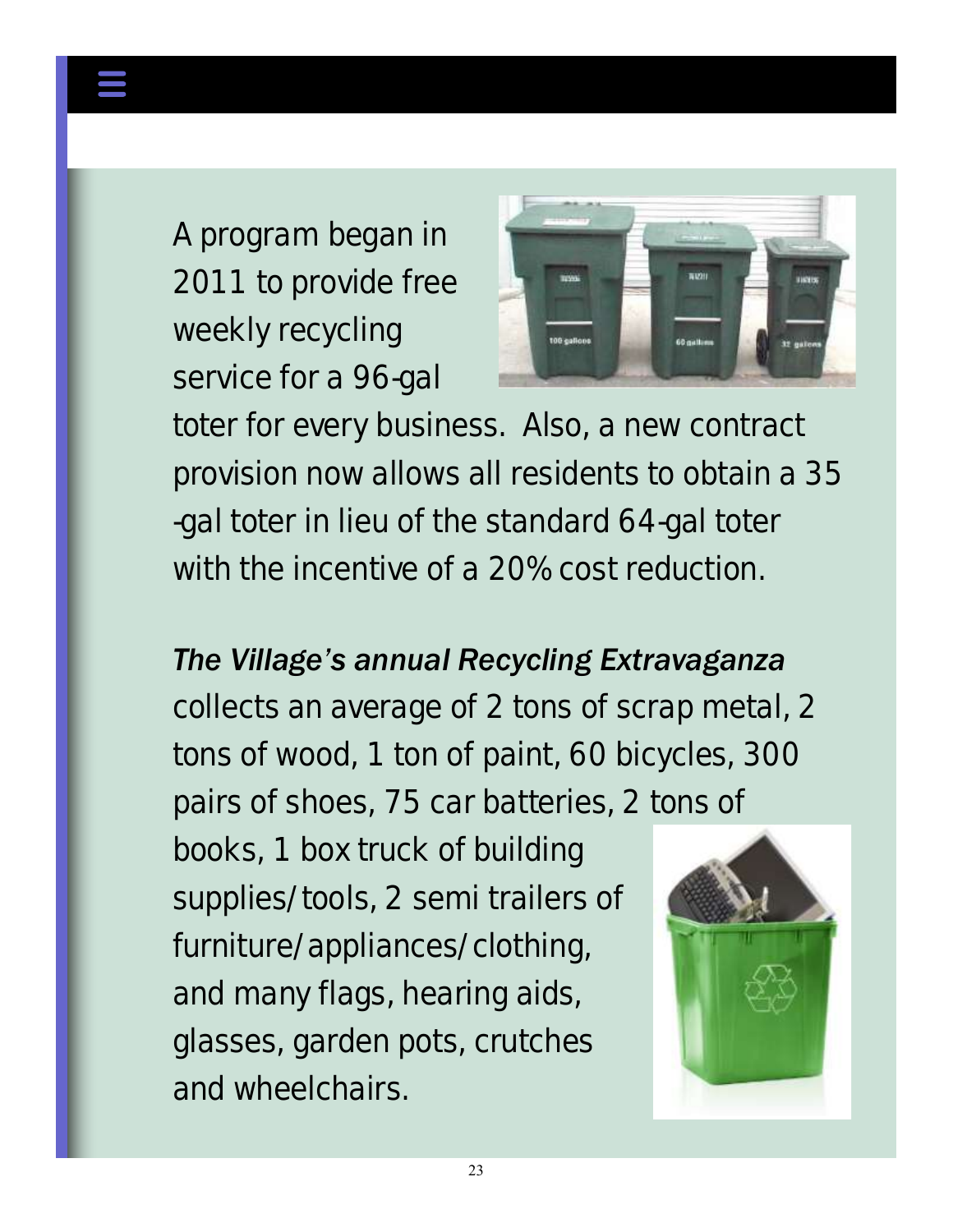

### *The Village's Compost Bin Grant*

*Program has funded over 250 compost bins since 2009.*

*An optional curbside composting program began in 2018. Participating residents pay an annual fee for a grey toter serviced weekly that may be filled with lawn waste and biodegradable food scraps.*



*A program began in 2017 to recycle corrugated plastic signs after major elections.*

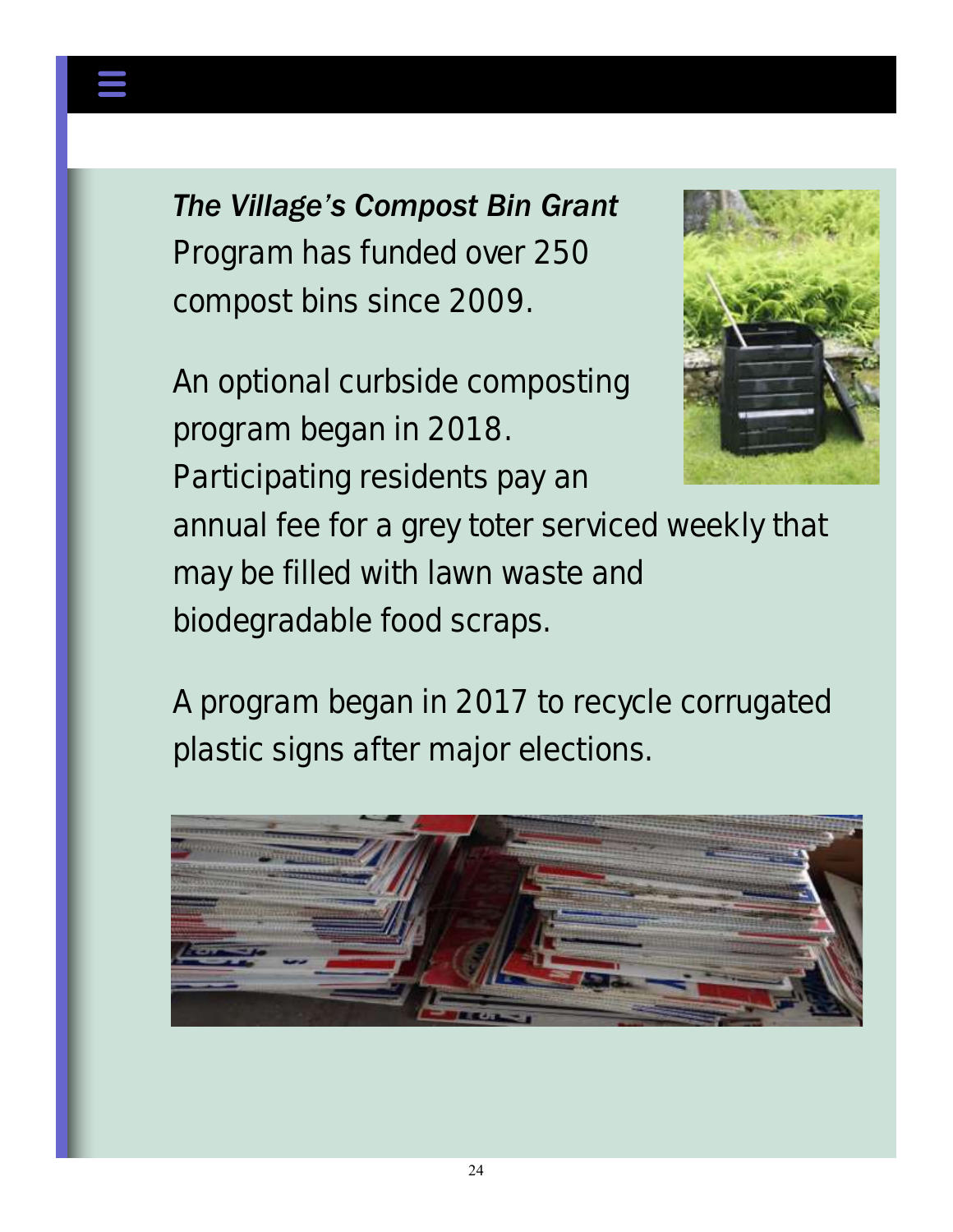*In 2014, the Village hosted the State's Household Hazardous Waste 1-day event. This enabled 1,000 households to dispose of dangerous substances.*



*A unique at-your-door HHW and electronics collection is part of the 2016-2024 Waste Management Contract, enabling residents a convenient and free option to the permanent collection site in Naperville.*

#### *Actions to Pursue:*

*Due to the expiration of a State law in 2016, electronics collection costs increased to the point that it is no longer offered free of charge. A sustainable no-cost method of recycling electronics will hopefully eventually be realized.*

*Commercial composting is being explored.*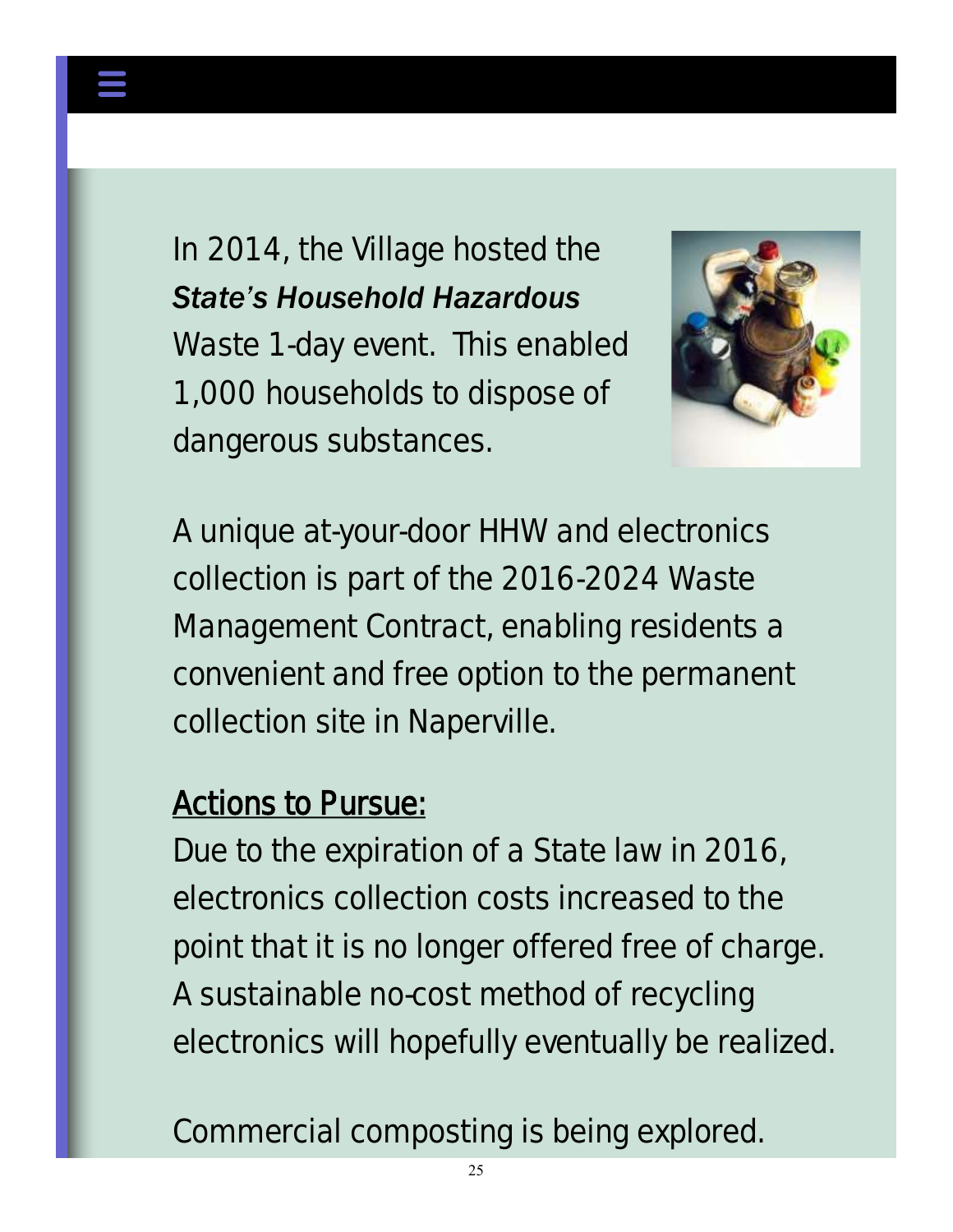### Food



**Issue**: Locally grown and distributed food can be *more nutritious and requires less energy to transport and store than long-distance sources.*

*Goal: To increase the production and availability of locally grown food.*

*Actions Accomplished and Continuing: The Lombard Park District has a community garden and there is a vibrant farmers market at Yorktown Mall. The Green Earth Institute, a notfor-profit located in Naperville, has partnered with the Lombard Historical Society to distribute farm-fresh organic vegetables at the Victorian Cottage at 23 W. Maple Street. There is also a private effort to establish a local food co-op.*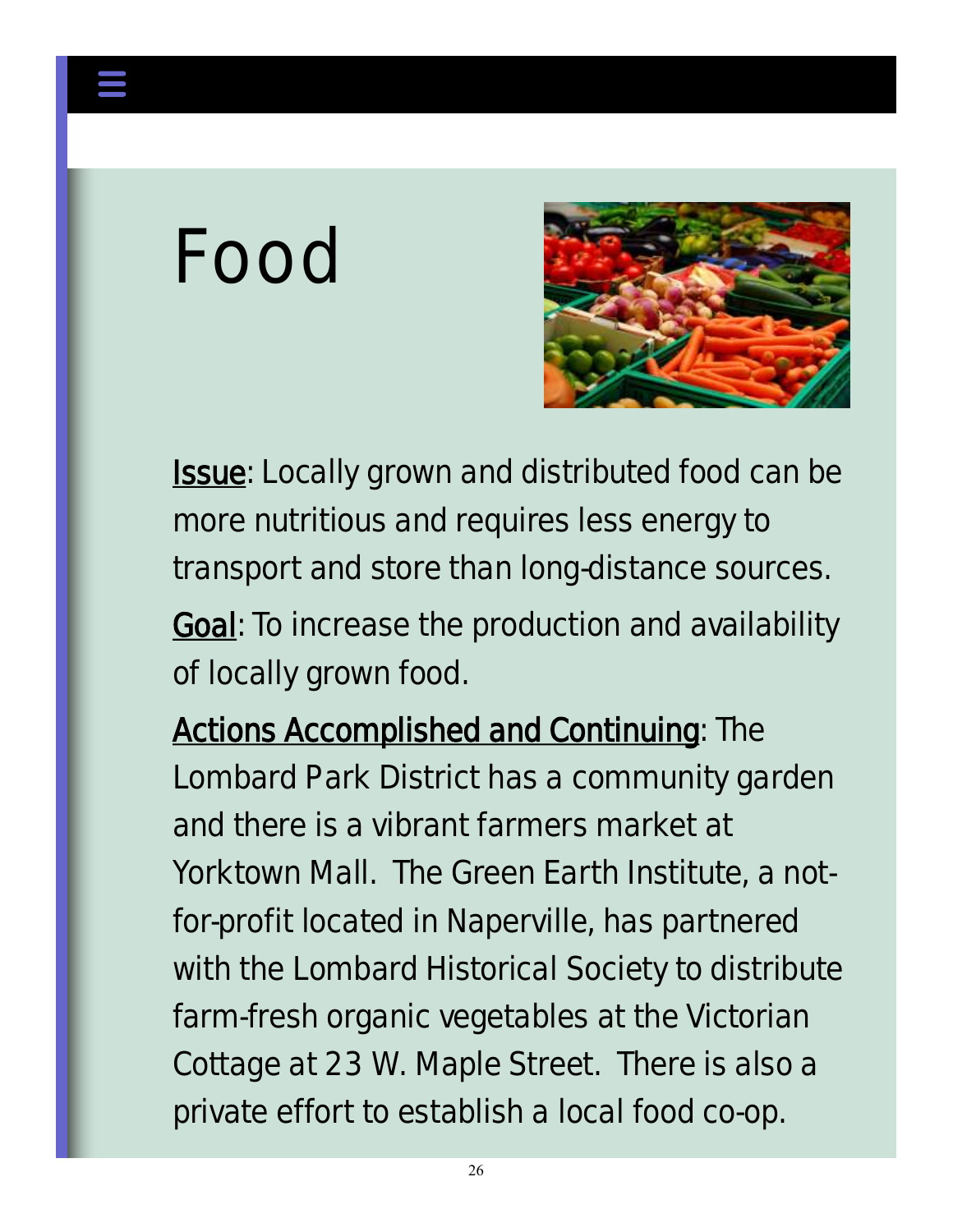*The Zoning Code was amended in 2012 to allow gardening on vacant lots.*



### *Actions to Pursue:*

*Additional efforts to promote home gardening could be pursued, possibly with the Park District, U of I Extension and the Lombard Gardening Club. There is also opportunity for additional community garden space to meet popular demand.*

*Numerous Community Supported Agricultures (CSAs) have begun to establish distribution locations in Lombard. Most of these are forprofit farms that are being promoted on social media and at markets, schools and churches.*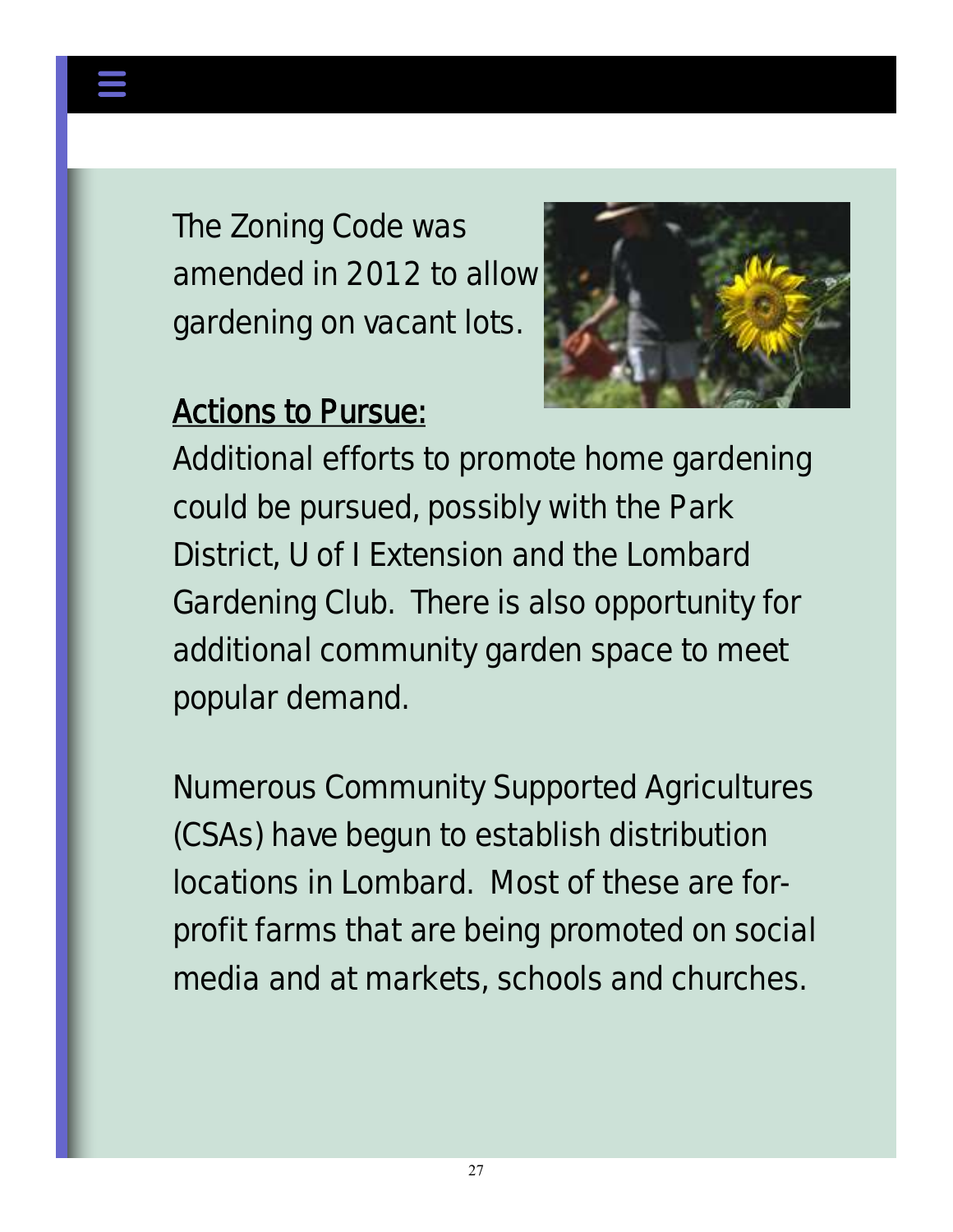



*Issue: Reducing the Village's energy use would lower costs for all of the Village's residents and businesses as well the Village's carbon footprint for greenhouse gas emissions.*

*Goal: To reduce electricity and natural gas consumption for all Village facilities and operations, and to promote available programs to assist private properties.*

*Actions Accomplished and Continuing: The Village contracted for a Sustainable Energy Plan in 2009. That Plan is only summarized here but it is available from the Village's Public Works Department.* 

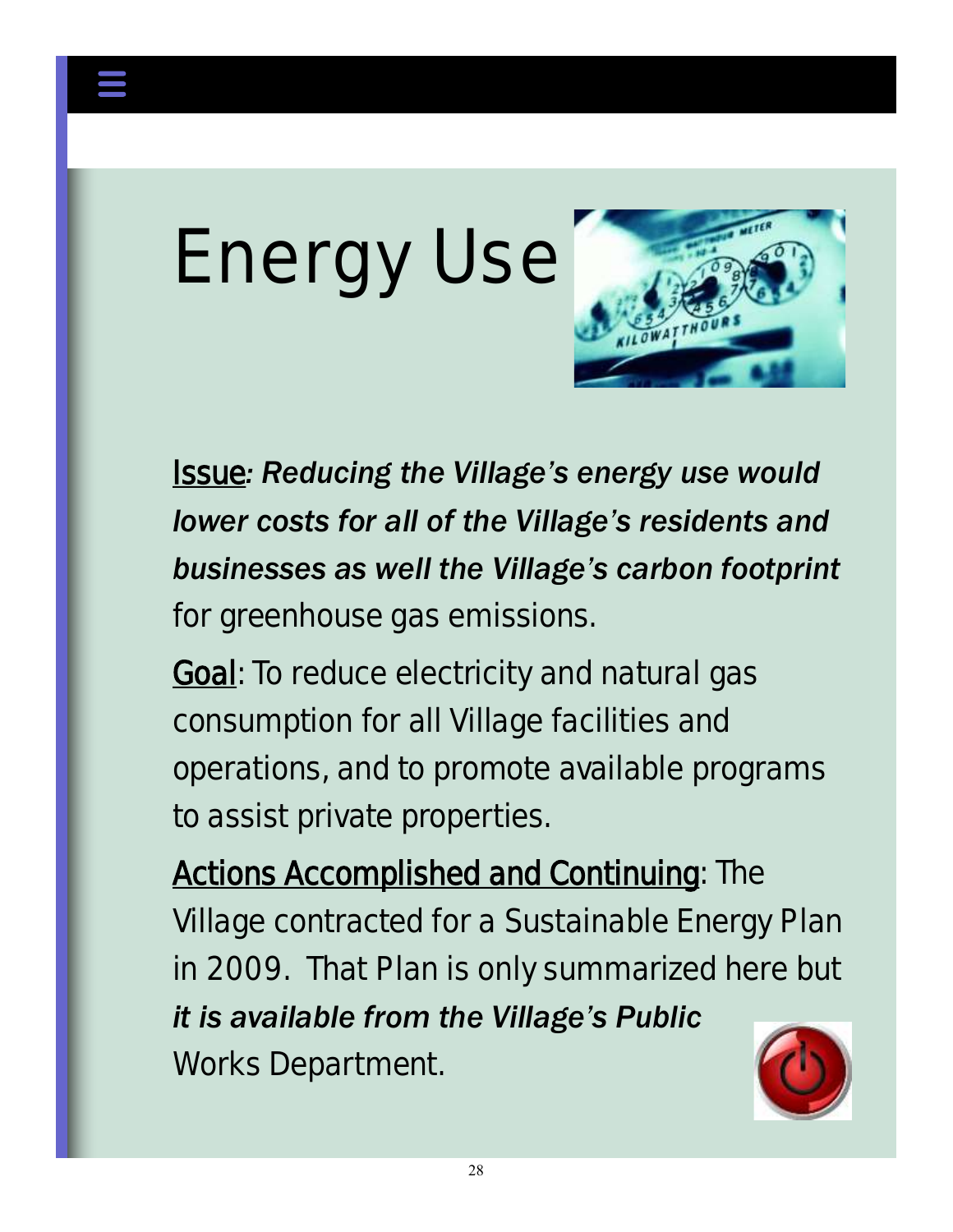*The Energy Sustainability Plan focused on the Village Hall but the recommendations were also extrapolated to the other facilities: establish an energy mandate, benchmark against comparable communities, conduct energy audits of all facilities, identify an Energy Coordinator & an Energy Implementation Team, create energy conservation reward/recognition programs, include energy use in operating procedures, reduce facility energy use during off hours, fully implement preventative/predictive maintenance, install motion sensors, replace remaining metal halide and halogen bulbs, reduce hallway & wall lighting, replace the HVAC automation and evaluate progress & update goals annually. HVAC systems and lights have been* 

*upgraded in the Village Hall, Police Station and in the three Public Works Buildings.* 

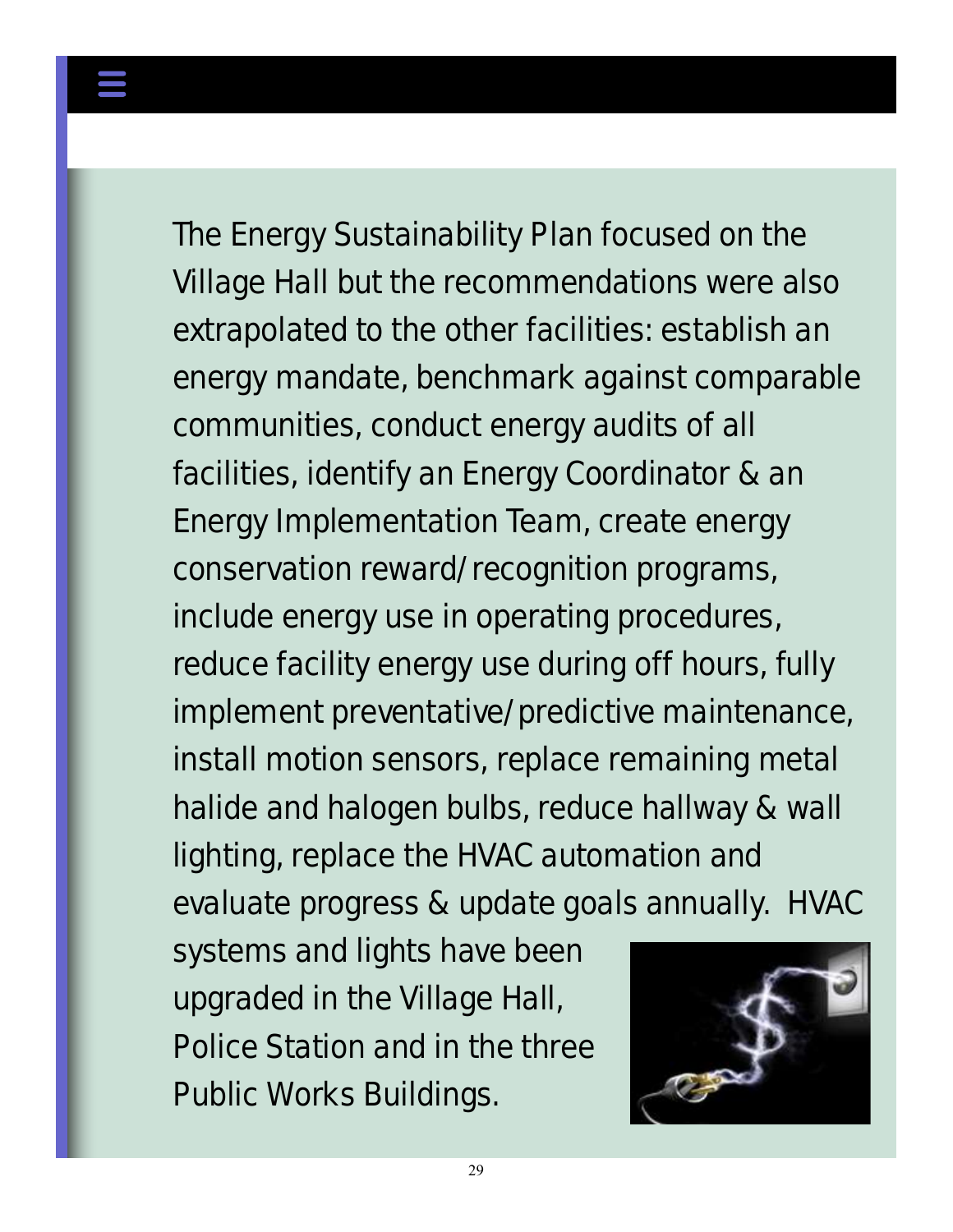*The Village has revised its Street Lighting Policy to include LED streetlights. LED lights use only 10% of the electricity needed for high pressure sodium bulbs. The Village has been replacing incandescent traffic signals with LED units, and anticipates the complete change-out by 2020.*

*The Village provides energy tips to homeowners through TV-6 and a column in the resident newsletter.*

*In 2019, solar panels are being installed on the roof of the new Central Water Station in the downtown, next to the fire station.*

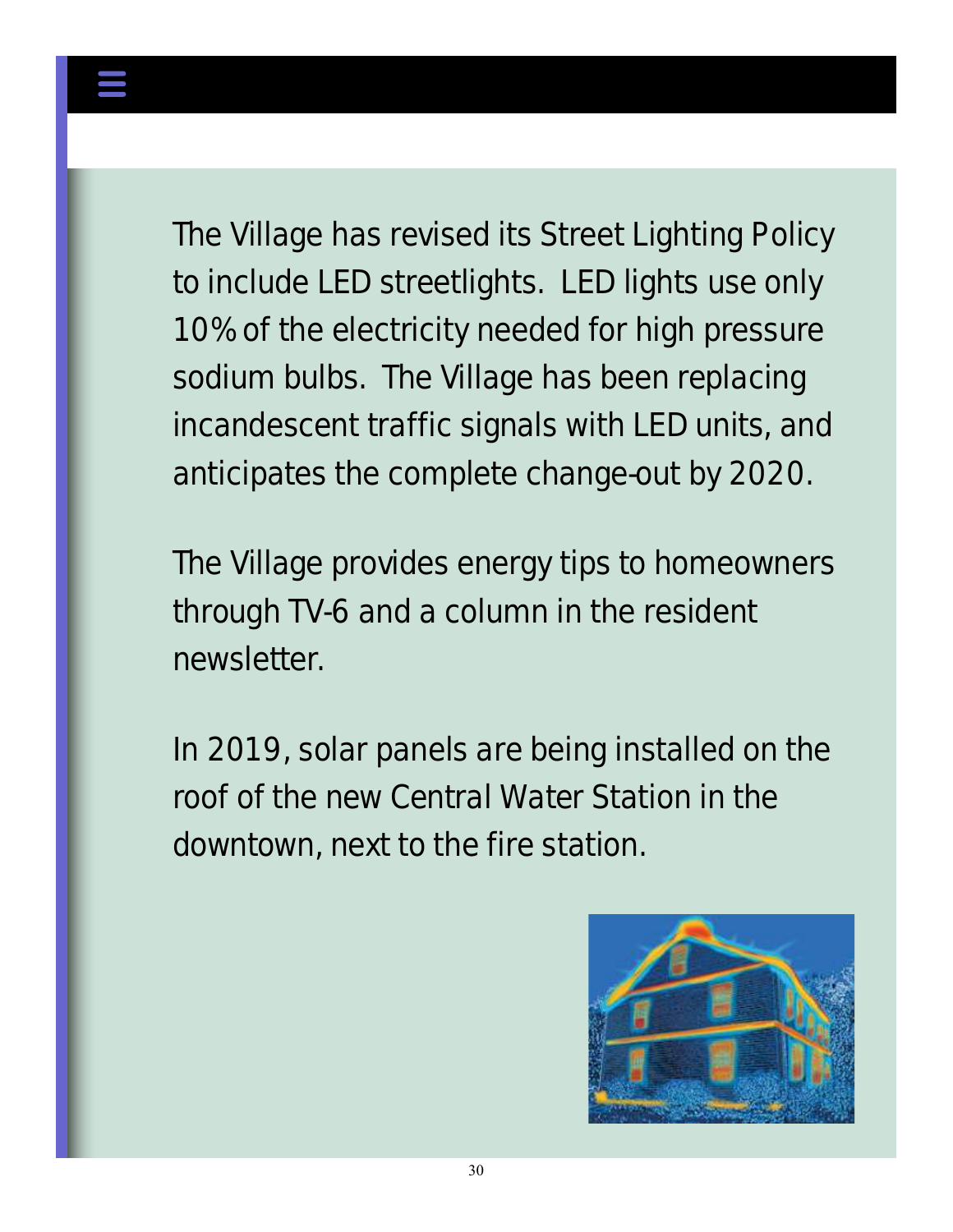*The Village has partnered with the Citizen's Utility Board to promote their Energy Saver Plan. This has since been discontinued.*

*The Village promotes the Energy Impact Illinois Grant Program, which offers substantial grants for homeowners to insulate and seal drafts.*

*The Village began a LED and luminescent "Exit" sign replacement program in 2010 that saves participating businesses money in 11 months.*

*Actions to Pursue: Besides switching Village lights to LED, there is opportunity for energy* 

*reductions on commercial properties. The Village's Zoning Code allows businesses to lower parking lot lighting levels when closed to general use.*